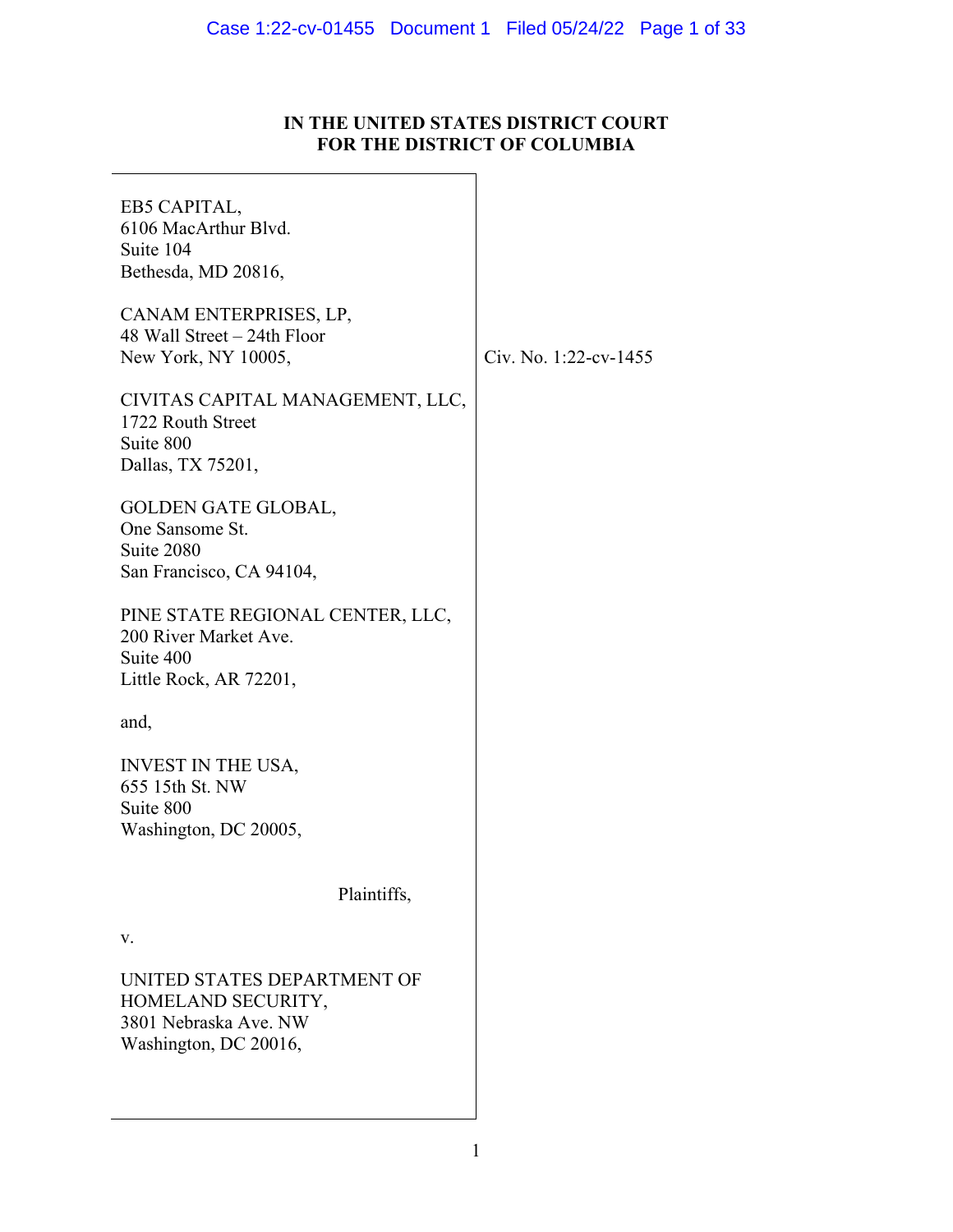ALEJANDRO MAYORKAS, in his official capacity as Secretary of the Department of Homeland Security, 3801 Nebraska Ave. NW Washington, DC 20016,

UNITED STATES CITIZENSHIP AND IMMIGRATION SERVICES, 5900 Capital Gateway Dr. #2040 Camp Springs, MD 20746,

UR M. JADDOU, in her official capacity as Director of the United States Citizenship & Immigration Services, 5900 Capital Gateway Dr. #2040 Camp Springs, MD 20746,

Defendants.

## **COMPLAINT**

Plaintiffs EB5 Capital, CanAm Enterprises, LP, Civitas Capital Management, LLC, Golden Gate Global, Pine State Regional Center, LLC, and Invest in the USA (collectively, "Plaintiffs") bring this complaint against the United States Department of Homeland Security ("DHS"), Alejandro Mayorkas, the United States Citizenship and Immigration Services ("USCIS"), and Ur M. Jaddou, and allege as follows:

## **INTRODUCTION**

1. This is an action pursuant to the Administrative Procedure Act challenging a rule issued through a website post by USCIS that categorically decimated an entire industry threatening the very existence of hundreds of small businesses and billions of dollars of investment capital devoted to the creation of hundreds of thousands of American jobs. The agency's action was not authorized by the statute's text, and its promulgation without any reasoning via a website post does violence to fundamental principles of administrative law. It must be set aside.

2. In the early 1990s, Congress enacted the EB-5 program to attract foreign investment capital into the United States, particularly into rural areas and areas with high unemployment. The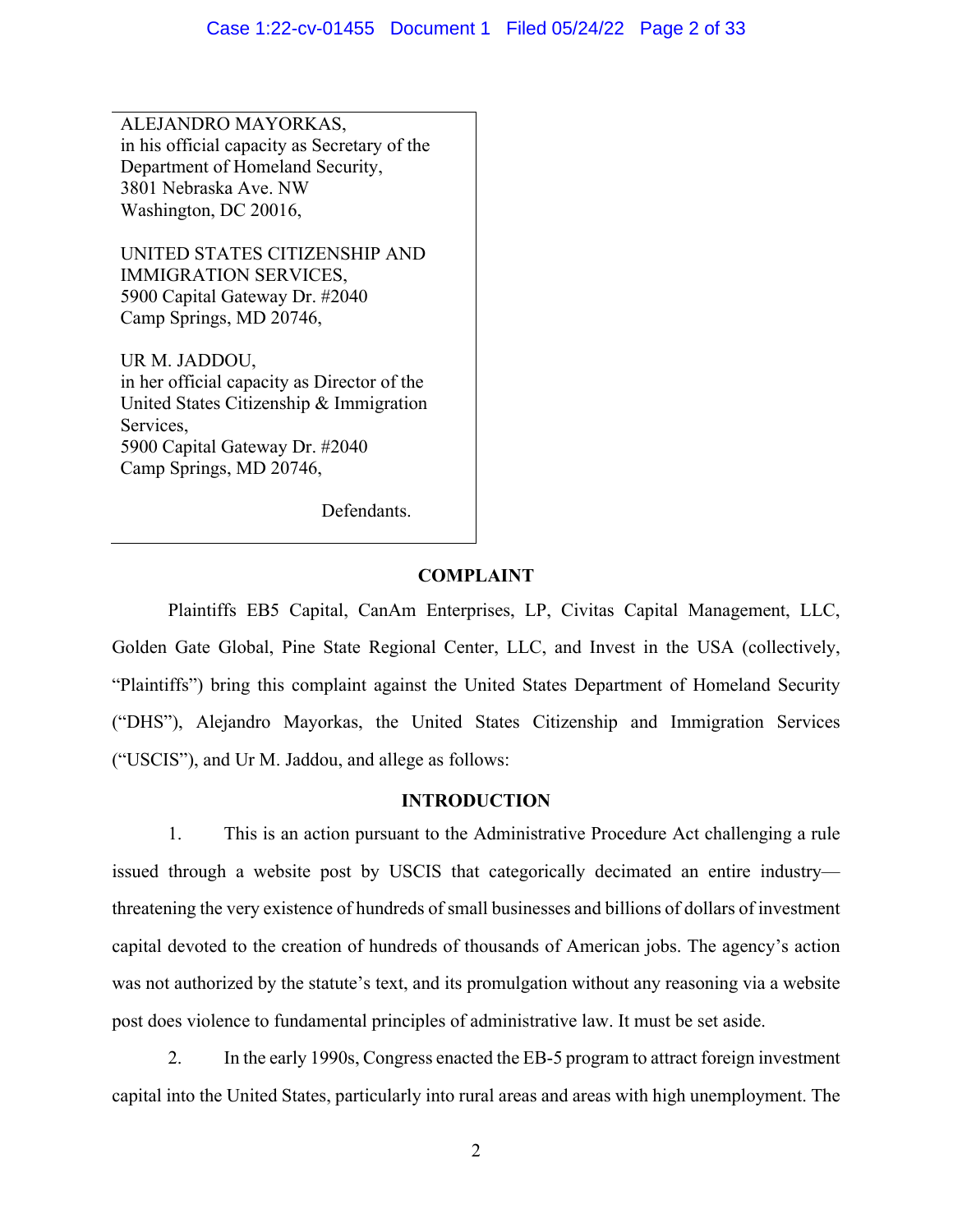#### Case 1:22-cv-01455 Document 1 Filed 05/24/22 Page 3 of 33

incentives are straightforward: if a foreign national invests a certain amount of capital and creates a certain number of jobs in the United States, the investor could receive an employment-based visa (an EB-5 visa), which offers a pathway to lawful permanent residency in the United States. Since its inception, the EB-5 program has attracted over a hundred billion dollars in foreign capital and created hundreds of thousands of American jobs.

3. Shortly after Congress created the EB-5 visa category, it developed a Regional Center Program (or "Program") to implement the EB-5 provision. In essence, the Regional Center Program streamlined the ability of foreign investors to satisfy the EB-5 statutory requirements for a visa, further incentivizing foreign investors to invest in job-creating enterprises in the United States. Rather than needing to directly invest capital in a business that directly created jobs (and thus having to manage the day-to-day operations and administrative tasks of the enterprise), investors using the Regional Center Program could instead invest their capital into a regional center, which pooled investments and deployed them into larger projects that created more jobs. This structure allows investors to meet the EB-5 requirements while still delivering the benefits Congress envisioned: economic progress and job creation in the United States.

4. Although initially enacted as a pilot program, the Regional Center Program has become a well-established—indeed the nearly exclusive—means of obtaining an EB-5 visa. In the 1993 Appropriations Bill, Congress set aside a small number of visas for a few years exclusively to applicants under the Regional Center Program. Over the years, Congress reauthorized that setaside provision dozens of times. Throughout that time, USCIS codified extensive regulations governing the Program and oversaw regional center operations. The Program's popularity grew significantly in the 2000s, and now more than 95% of EB-5 visas go to regional center investors. The set-aside provision thus became superfluous—almost all EB-5 visas for many years have gone to regional center investors.

5. At present, more than 600 regional centers—thriving small and medium-size businesses—have become officially "designated" by USCIS as eligible to receive EB-5 investment, compliant with the Program's requirements. These entities have spent thousands upon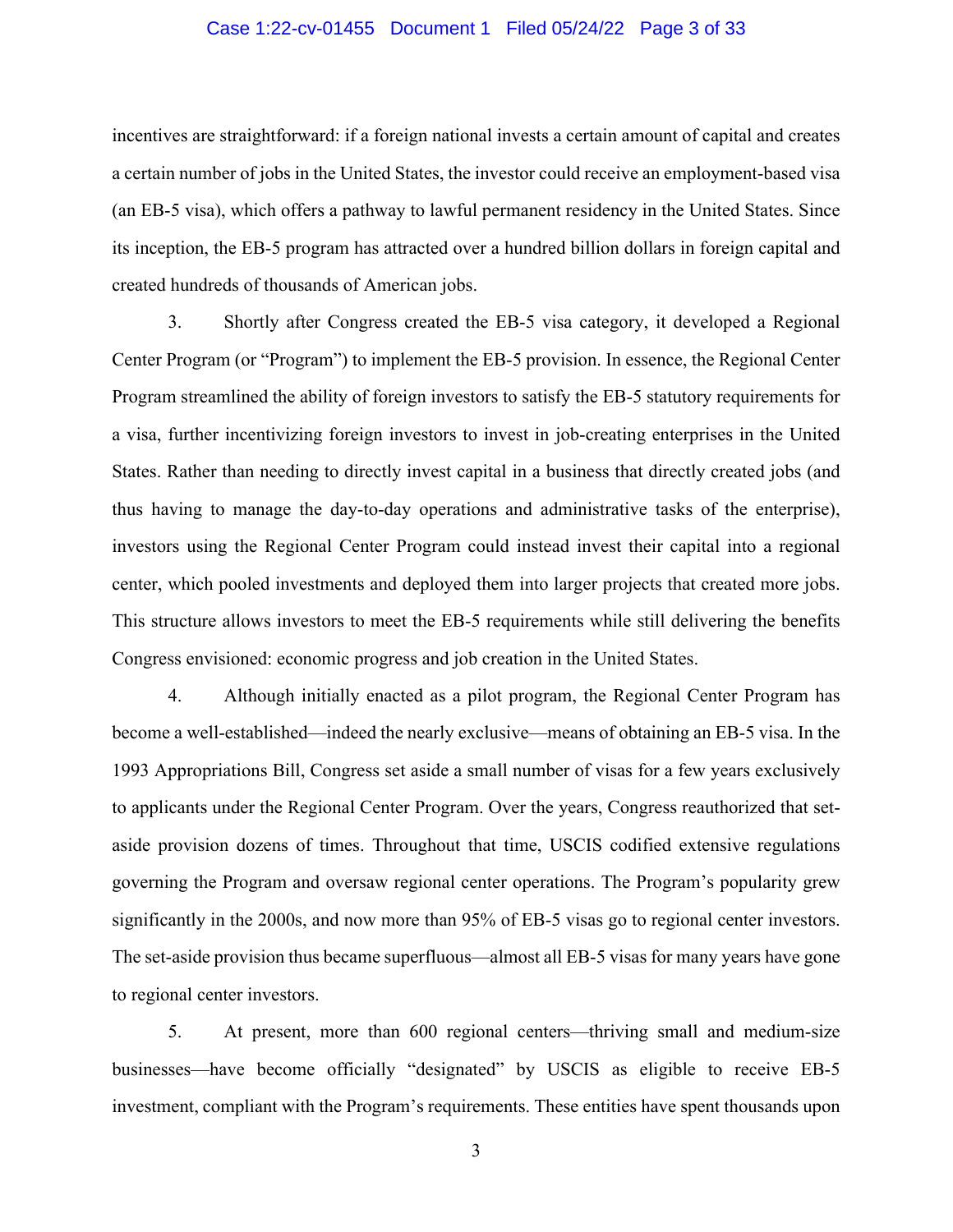#### Case 1:22-cv-01455 Document 1 Filed 05/24/22 Page 4 of 33

thousands of hours in achieving these designations, and they have spent millions to obtain the certifications. Annually, and as recently as December 2021, these regional centers have filed annual statements with USCIS to confirm their compliance with all legal requirements. In reliance on these designations, thousands of foreign investors have invested billions into regional centers.

6. Congress's most recent reauthorization of the set-aside provision expired on July 1, 2021. This created a lapse in set-aside authorization.

7. On March 15, 2022, as part of the Consolidated Appropriations Act, 2022, Congress enacted the EB-5 Reform and Integrity Act of 2022 (the "Integrity Act"). Recognizing the longstanding predominance of the Regional Center Program in the EB-5 visa category, Congress codified the Program in the Immigration and Nationality Act ("INA") and the United States Code, making visas available through the Regional Center Program through September 2027.

8. The Integrity Act maintained the Regional Center Program materially intact from the predecessor statute, but it included additional anti-fraud measures. The Act includes additional reporting and compliance requirements for regional centers, and it gives the Secretary of Homeland Security the authority to impose certain sanctions if regional centers do not comply with the new measures. By all accounts, however, Congress intended USCIS and regional centers to immediately get back to work. As Senator Cornyn put it, Congress provided for a "60-day implementation period … to allow USCIS to begin processing EB-5 petitions and applications that have been on hold since the lapse" and, "[f]ollowing that initial period, *existing regional centers* will be able to *immediately get back to work* driving investment into the U.S. and facilitating the creation of jobs across the country." 168 Cong. Rec. S1220 (daily ed. Mar. 16, 2022) (emphasis added).

9. With a click of the mouse, however, USCIS eviscerated the Regional Center Program via a website post. USCIS announced by means of an "alert" on its website that all existing approved regional centers—over 600 of them—were categorically decertified. Rather than the Integrity Act serving its straightforward purpose—a "reauthorization" of the preexisting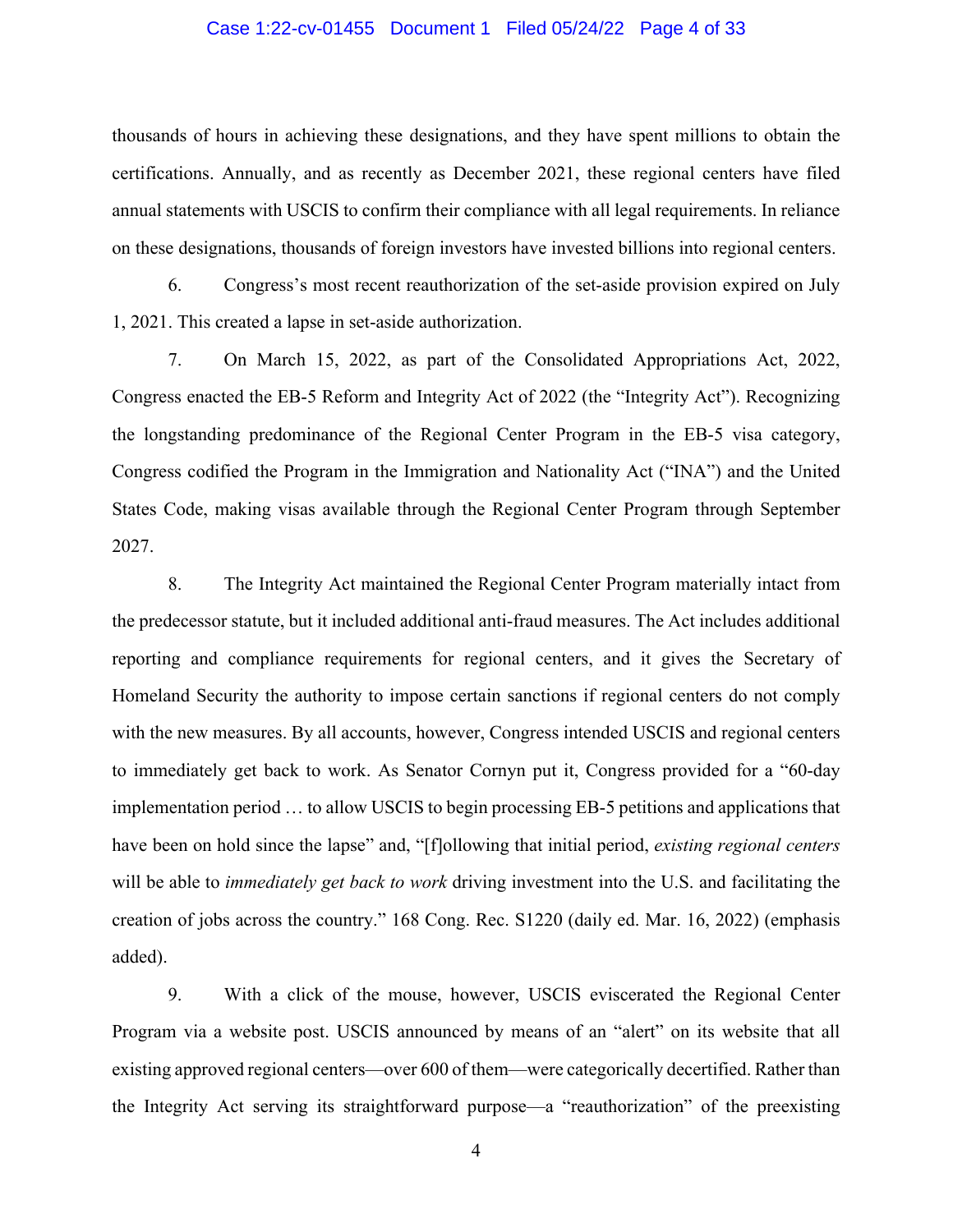#### Case 1:22-cv-01455 Document 1 Filed 05/24/22 Page 5 of 33

Regional Center Program—USCIS instead determined that Congress created a *wholly new*  program, one which must start over from scratch. According to USCIS, then, all existing regional centers, which already have billions of dollars in invested capital, ongoing development projects, and investors awaiting adjudication of their visa petitions, must effectively pause all revenuegenerating operations (while still maintaining regulatory obligations to existing investors) indefinitely until USCIS approves their new applications. At current processing rates, it will take well over a decade for more than 600 programs to become re-designated.

10. Plaintiffs own and operate dozens of regional centers that were approved by USCIS prior to the agency's website announcement. They have raised billions in foreign investment capital and developed hundreds of projects in the United States responsible for hundreds of thousands of jobs. USCIS's action, however, puts their very existence at risk. They cannot recruit new investors (and receive the administrative fees necessary to support the regional centers' overhead) until they receive approval from USCIS, but historically (even without a backlog of hundreds of applications at once), that application process takes several years and costs hundreds of thousands of dollars. Plaintiffs are needlessly bleeding economically because USCIS, in a website posting without any reasoned explanation, unilaterally decided it would prefer to cancel all existing regional center designations, forcing hundreds of programs to apply anew. This indefinite pause is unsustainable.

11. The agency's action is unlawful for a host of reasons. *First*, USCIS's action is contrary to the statute's plain text. For several reasons, the statutory text compels the conclusion that preexisting regional center designations granted by USCIS continue to hold force. While the Act added new anti-fraud measures, Congress made clear that these provisions sit on top of the preexisting regulatory structure. USCIS's contrary decision—holding that all the hundreds of existing regional centers have been decertified overnight—renders multiple statutory provisions contained in the Integrity Act unintelligible. Nor does USCIS's conclusion make any sense: Congress enacted the Integrity Act expressly to *shore up* the Regional Center Program and *enhance* the Program's oversight—not to destroy it and presently remove any regulation of the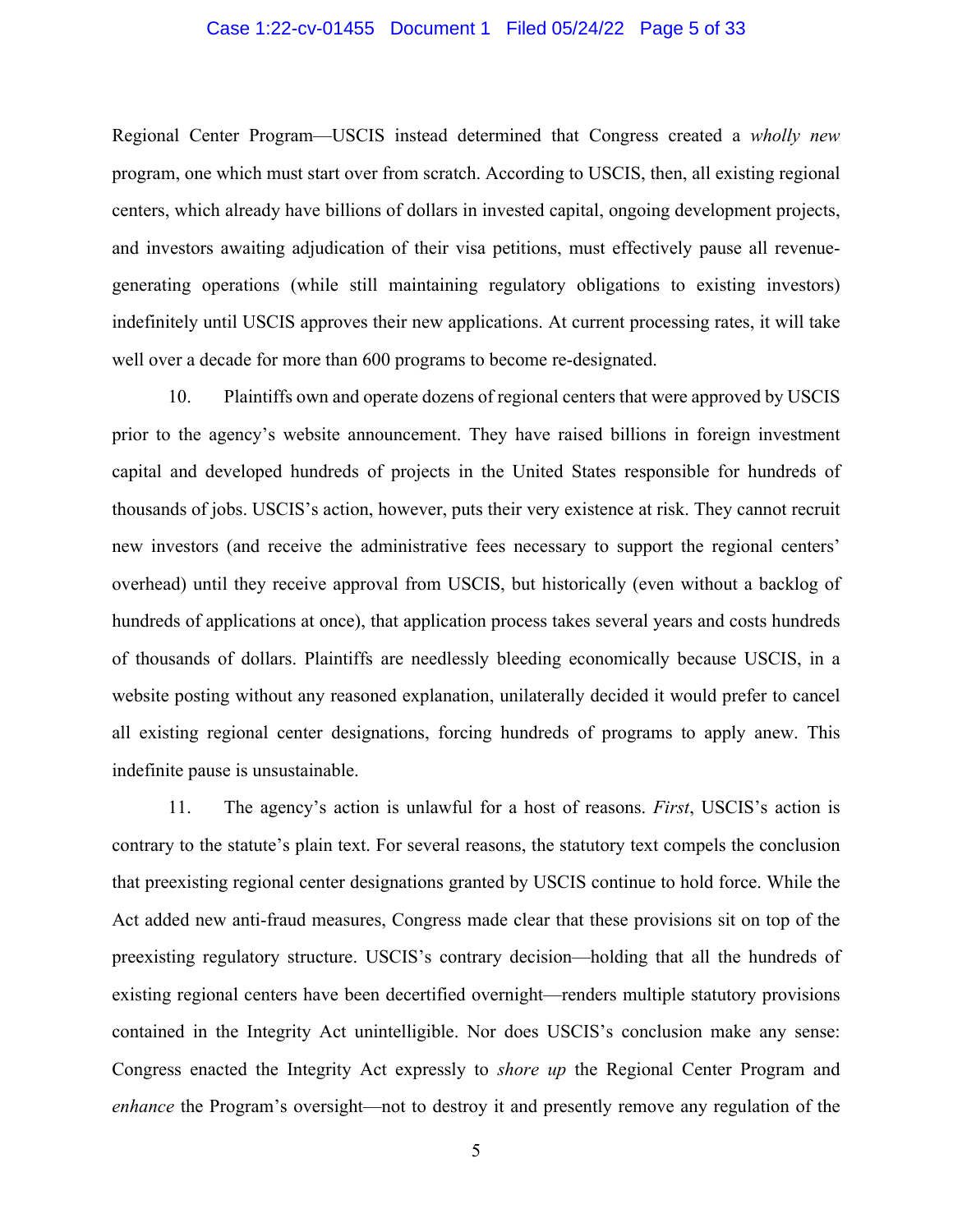#### Case 1:22-cv-01455 Document 1 Filed 05/24/22 Page 6 of 33

billions of dollars of EB-5 capital already invested. Congress specifically took action to "*reauthorize*" the existing program, not to create a new, nearly identical one. It defies the statutory text—and the manifest congressional purpose—for USCIS to implement the Integrity Act in a manner that leads to the destruction of the regional center program. The statute's plain text and purpose thus render the agency's action unlawful.

12. *Second*, even if there were any statutory gap for USCIS to fill—here, to be clear, the statutory text admits of no such gap—USCIS's action is wholly arbitrary and capricious. It violates the most foundational precepts of administrative law for an agency to implement a statute in a manner that defeats the very purpose for which Congress passed the law in the first place. Moreover, USCIS failed to consider important aspects of the problem or less burdensome alternatives, including the statutory provisions that intended for USCIS to simply layer additional anti-fraud measures on top of the existing regulatory approvals. And the agency gutted enormous reliance interests. The cursory action does not so much as acknowledge the full aspects of the problem, the alternative mechanisms that USCIS had at its disposal, or the reliance interests at stake. An agency's enormously consequential behavior—here, toppling a multi-billion-dollar industry—cannot be accomplished by such an unreasoned Internet posting.

13. *Third*, USCIS's action is a legislative rule that did not adhere to procedural requirements. It declared prior legal actions (USCIS's designation of hundreds of regional centers) to be null and void, directing that all these entities, if they wish to resume operations as regional centers, must begin new, costly, and time-intensive legal proceedings to become redesignated. There can thus be no serious disagreement that the USCIS action at issue here had direct and immediate legal consequences. But this action was taken without following any of the procedures required by the Administrative Procedure Act ("APA"). Indeed, it is a fundamental principle of administrative law that an agency may not take such a consequential action without undertaking notice-and-comment rulemaking. USCIS certainly may not spring such a legislative rule upon the regulated public by a mere posting to its website.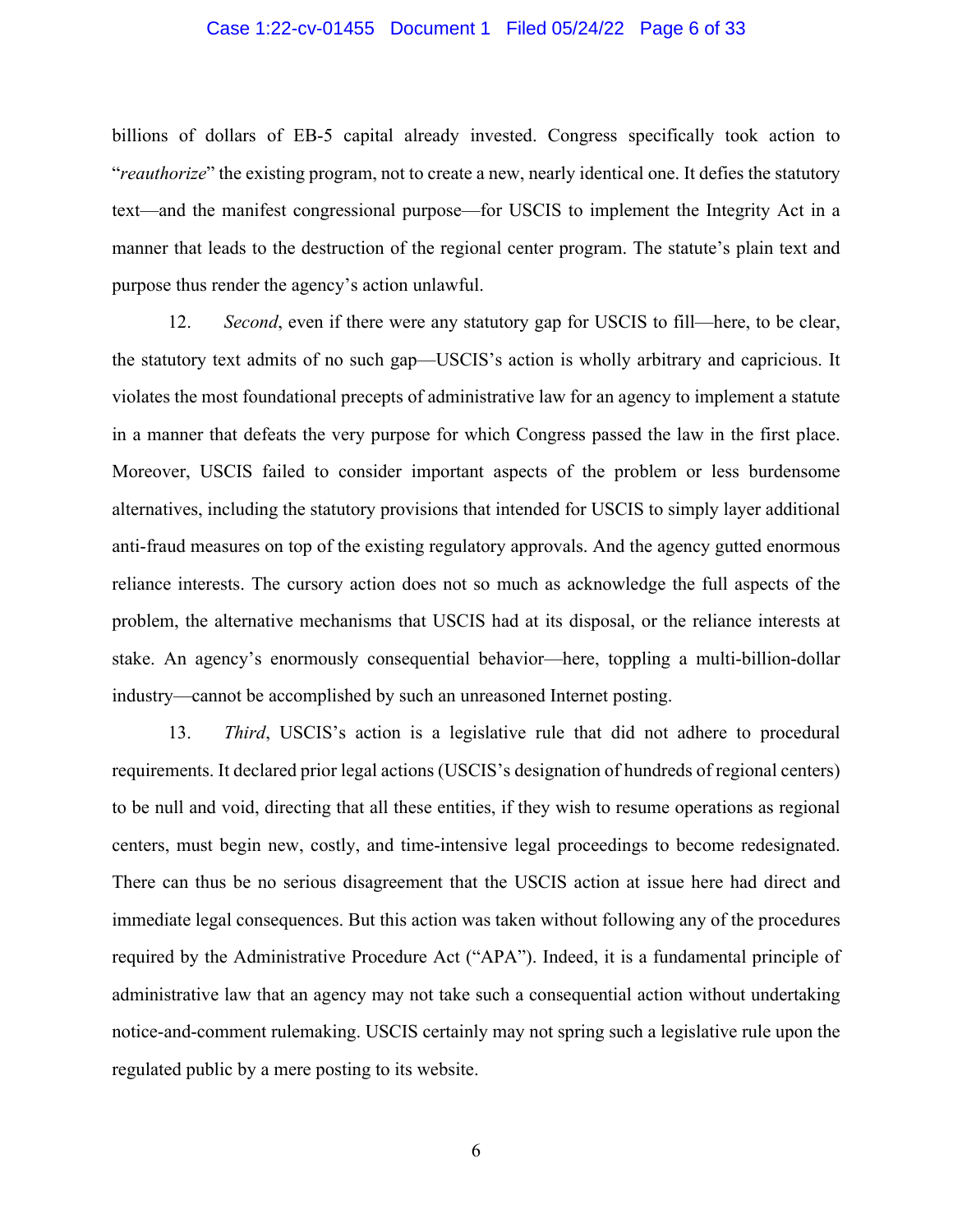#### Case 1:22-cv-01455 Document 1 Filed 05/24/22 Page 7 of 33

14. In sum, this is a textbook example of unlawful agency action. The agency's action threatens innovative and economically significant projects, frustrates foreign investment in the United States, and precludes the creation of thousands of American jobs. The law does not permit agency action that directly contravenes statutory text or congressional intent, nor does it permit agency decisionmaking without reasoned analysis. USCIS's unilateral decision to decimate the EB-5 program must be set aside.

#### **PARTIES**

15. Plaintiff USA EB5 Immigration, LLC, d/b/a EB5 Capital, owns and operates regional centers that serve 14 states. Since its founding in 2008, it has about thirty completed and current projects and has raised over \$800 million. It has a 100% project approval rate from USCIS. It is headquartered in Bethesda, Maryland.

16. Plaintiff CanAm Enterprises, LP owns and operates seven regional centers. In its thirty-five years of experience, it has raised over \$3 billion in EB-5 funds for 63 projects from more than 5,800 EB-5 investors. It has more than 5,000 I-526 petition approvals, and more than 2,500 I-829 petition approvals have been issued to its EB-5 investors. It has a 100% project approval rate from USCIS. It is headquartered in New York, NY.

17. Plaintiff Civitas Capital Management, LLC owns and operates several regional centers, including the Civitas Texas Regional Center. Since its founding in 2009, it has raised more than \$700 million in EB-5 investments. It has a 100% project approval rate from USCIS. It is headquartered in Dallas, Texas.

18. Plaintiff Golden State Renaissance Ventures, LLC d/b/a Golden Gate Global owns and operates several regional centers. Since its founding in 2011, it has raised over \$650 million in EB-5 funds, which account for over 22,000 jobs created. It has a 100% project approval rate by USCIS. It is headquartered in San Francisco, California.

19. Plaintiff Pine State Regional Center, LLC was designated by USCIS as an EB-5 regional center in 2014. With a focus on rural manufacturing EB-5 projects, Pine State provides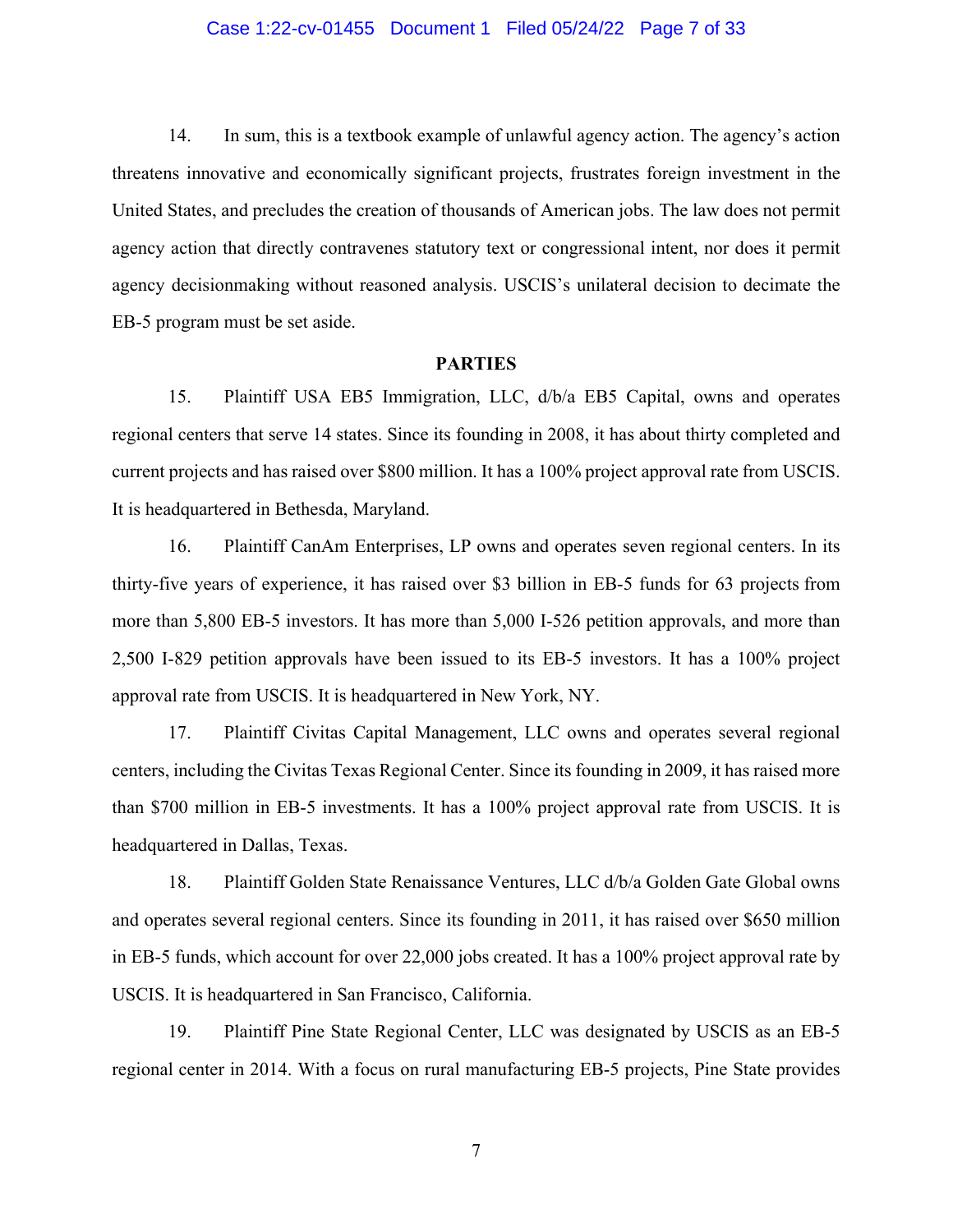#### Case 1:22-cv-01455 Document 1 Filed 05/24/22 Page 8 of 33

financing to highly impactful job-creating projects, deploying over \$100 million of foreign investor capital to date. It is headquartered in Little Rock, Arkansas.

20. Plaintiff Invest in the USA ("IIUSA") is the national membership-based  $501(c)(6)$ non-profit trade association for the EB-5 Regional Center Program. IIUSA represents over a hundred regional center members serving forty-seven states and territories. Its mission is to advocate for EB-5 stakeholders, including its regional center members, to foster U.S. economic development and domestic job creation. It is headquartered in Washington, D.C.

21. Defendant United States Department of Homeland Security is the agency charged with administering the EB-5 Program. Its principal office is at 3801 Nebraska Ave. NW, Washington, DC 20016.

22. Defendant Alejandro Mayorkas is the Secretary of the Department of Homeland Security. He is sued in his official capacity only.

23. Defendant United States Citizenship and Immigration Services is an agency of the United States government within the Department of Homeland Security. The Secretary of the Department of Homeland Security has delegated to USCIS the authority to adjudicate applications for certain immigration benefits, including administration of the EB-5 and Regional Center Programs.

24. Defendant Ur M. Jaddou is the Director of the United States Citizenship and Immigration Services. She is sued in her official capacity only.

### **JURISDICTION AND VENUE**

25. Plaintiffs bring this suit under the Administrative Procedure Act, 5 U.S.C. §§ 551 *et seq.*, and the Declaratory Judgment Act, 28 U.S.C. § 2201.

26. This case arises under the laws of the United States. The court's jurisdiction is thus invoked under 28 U.S.C. § 1331.

27. Venue is proper in this district under 28 U.S.C. § 1391(e) because at least one defendant resides in this district, a substantial part of the events or omissions giving rise to the claim occurred in this district, and plaintiff IIUSA resides in this district.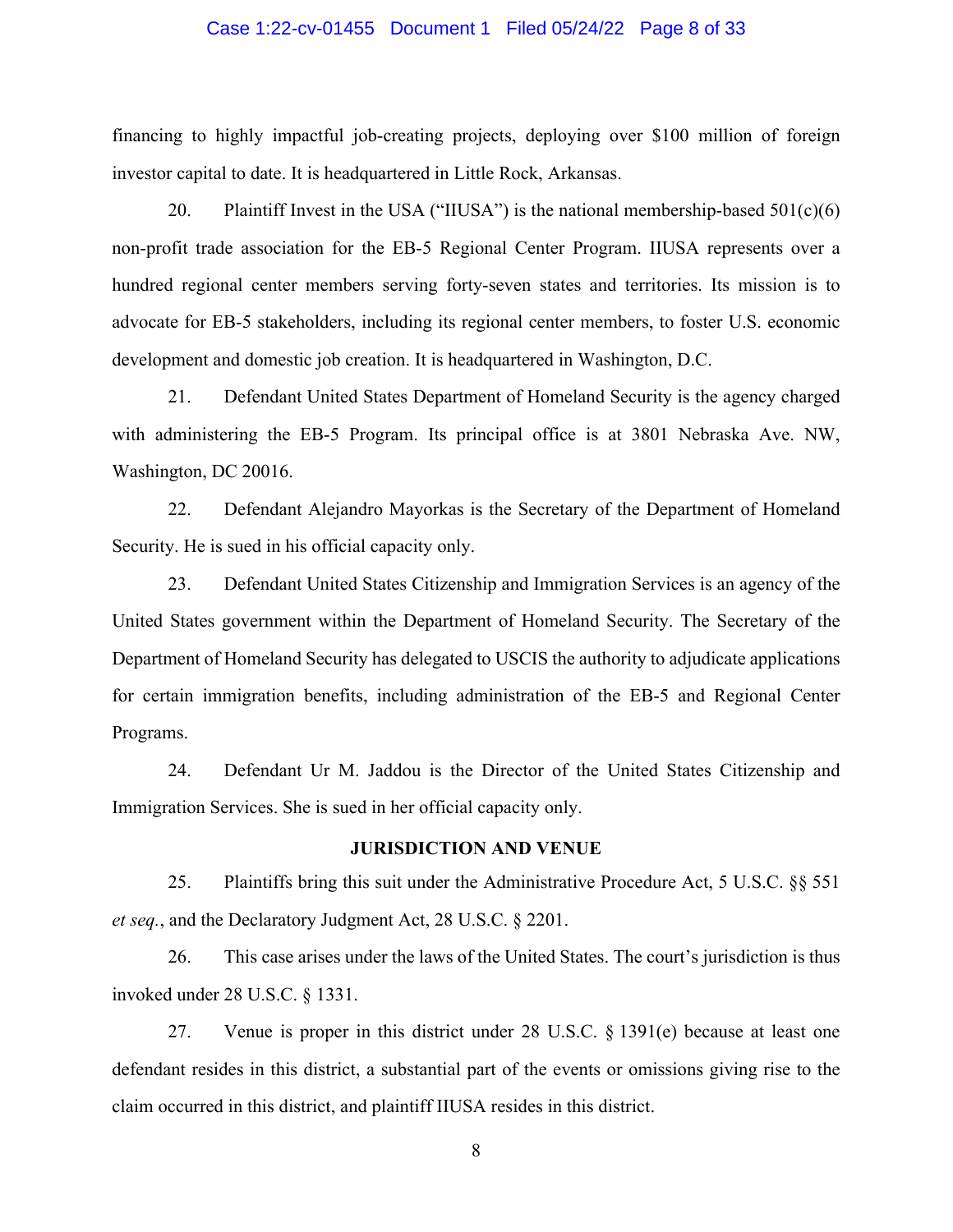#### **FACTUAL ALLEGATIONS**

## **A. EB-5 statutory background**

28. As part of the Immigration Act of 1990, Congress established the EB-5 immigrant investor visa program. *See* Pub. L. No. 101-649, § 121(a) (Nov. 29, 1990) (*codified at* 8 U.S.C. § 1153(b)(5)). Congress allocates up to 7.1% of employment-based visas to the EB-5 category for "employment creation" immigrants who invest in new commercial enterprises ("NCEs") within the United States that create American jobs. *See* 8 U.S.C. § 1153(b)(5)(A). The EB-5 visa category thus provides a pathway for foreign investors to become lawful permanent residents in the United States after investing in America.

29. There are two requirements to obtain a visa under the EB-5 program. First, the investor must invest a required amount of capital. *See* 8 U.S.C. § 1153(b)(5)(A)(i). Second, the investment must "benefit the United States economy" and "create" at least ten American jobs. *Id.*  $§ 1153(b)(5)(A)(ii).$ 

30. An investor who receives an EB-5 visa is granted a conditional residence status. *See* Pub. L. No. 101-649, § 121(b) (Nov. 29, 1990). After two years, if he or she has satisfied the visa requirements (i.e., sustained the requisite capital at risk and created the requisite jobs), the investor may apply to remove the conditionality and receive lawful permanent residency. *Id.*

31. Congress envisioned the EB-5 program as a means of stimulating investment and economic growth in rural areas and areas with high unemployment. The statute sets aside a certain portion of visas exclusively for investors who invest in and create jobs in these "targeted employment areas." *See* 8 U.S.C. § 1153(b)(5)(B). The requisite qualifying investment capital is lowered if investing in a "targeted employment area." *Id.* § 1153(b)(5)(C).

32. The purpose of the program was "to provide new employment for U.S. workers and to infuse new capital into the country." S. Rept. 101-55, at 21. In its original form, the statute contemplated direct investment and job creation by foreign "entrepreneurs." *See* Pub. L. No. 101- 649, § 121(b) (Nov. 29, 1990).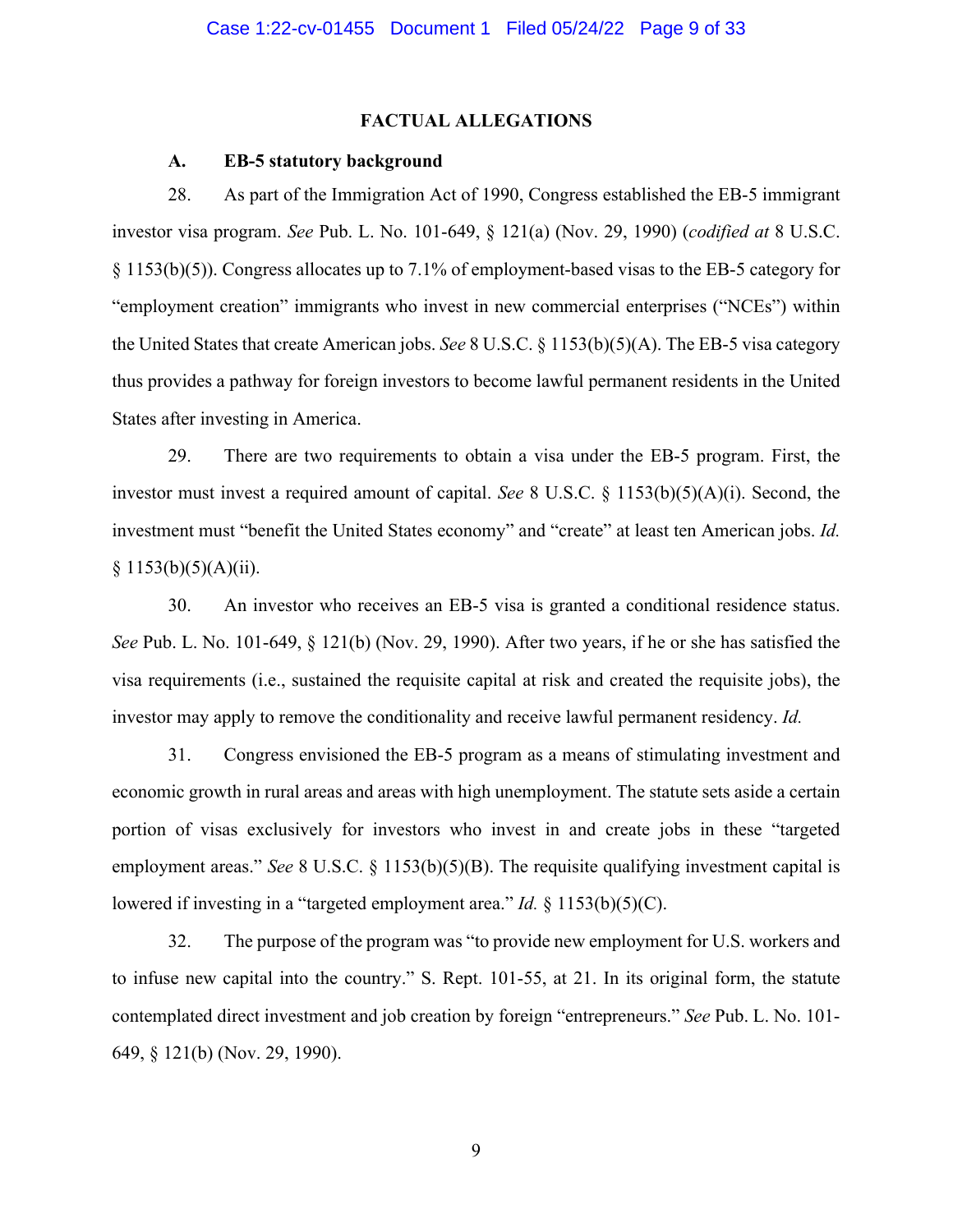#### **B. The Regional Center Program**

33. In 1992, Congress set aside a portion of EB-5 visas solely for a more expansive method of job-creation: the Regional Center Program.

34. In an appropriations bill, Congress outlined in general terms a new program "to implement" the EB-5 visa provisions. *See* Departments of Commerce, Justice, and State, the Judiciary, and Related Agencies Appropriations Act, 1993, Pub. L. No. 102-395, § 610(a) (Oct. 6, 1992) ("1993 Appropriations Bill"). The legislature "set aside 300 visas annually for five years" for a "pilot program" involving "a regional center in the United States for the promotion of economic growth … job creation, and increased domestic capital investment." *Id.* § 610(a)-(b).

35. The Regional Center Program created more economically impactful mechanisms for investors to satisfy the statutory requirements for an EB-5 visa. Under the Program, an economic entity (such as a partnership or limited liability corporation) could receive regional center designation from USCIS to pool investments from multiple foreign investors and U.S. citizens to fund a broad range of job-creating projects. This model eases the transaction costs of foreign investment incentivized by the EB-5 program (as investors do not have to be involved in the day-to-day management of a project), and it enables larger-scale economic projects that typically create more U.S. jobs.

36. Although initially a "pilot" program, the Regional Center Program was codified extensively in the Code of Federal Regulations, and Congress reauthorized the visa set-aside provision dozens of times.

37. The program works as follows: To receive regional center designation from USCIS, the entity must submit a proposal that clearly describes its focus on a certain geographic region and how it would promote economic growth and job creation in that region. *See* 8 C.F.R. § 204.6(m)(3). The proposal must describe in detail the amount and source of capital it hasreceived and use economically or statistically valid forecasting tools to estimate, in verifiable detail, the job-creation impacts of its investment projects. *Id.*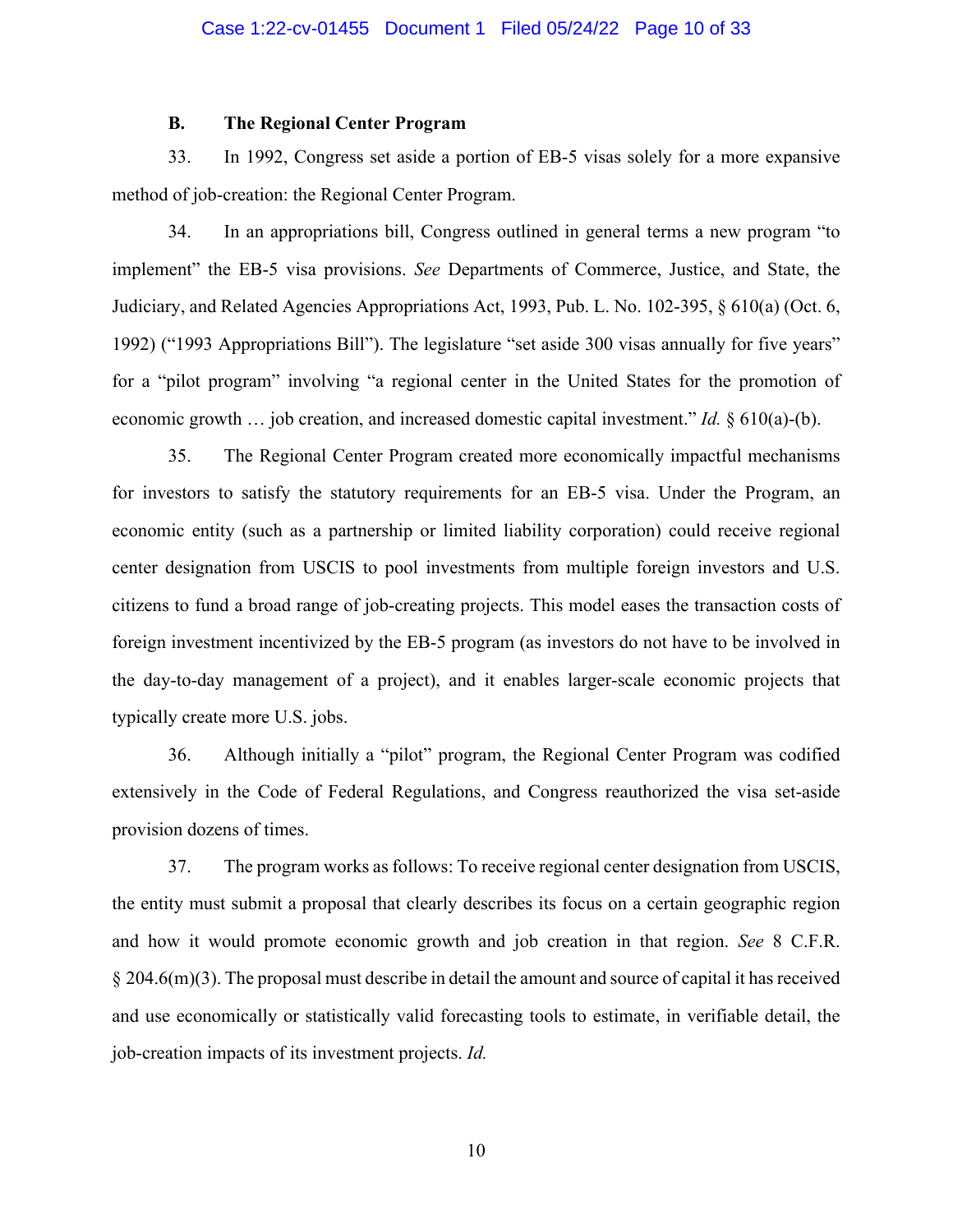#### Case 1:22-cv-01455 Document 1 Filed 05/24/22 Page 11 of 33

38. Once approved, a regional center pools investment capital to fund an NCE. There are several different models: the NCE could be a lending entity that provides loans for certain business activities, such as new construction; it could be an equity stake in a project company; or it could be a direct investment into a development project—such as a hotel, convention center, or retail or residential development.

39. The investor's visa petition must demonstrate that sufficient capital is invested in an approved regional center project and that the investment will indirectly create at least ten jobs under the methodologies set forth in the regional center's application. 8 C.F.R.  $\S$  204.6(j), (m). The regional center must maintain approval throughout the duration of the investor's path to lawful permanent residency. *See id.* § 204.6(m)(9).

40. If all goes well, investors receive a green card (i.e., lawful permanent residency) in addition to some return on their investment capital. The regional center would also receive some portion of the investment return, if any.

41. The Regional Center Program grew substantially during the 2000s. In Fiscal Year 2007, there were only 11 approved regional centers. *See* Congressional Research Service, *EB-5 Immigrant Investor Visa*, (Dec. 16, 2021), *available at:* https://perma.cc/W2XP-VS33, at 7. By the end of 2020, there were 674. *Id.* In recent years, the Regional Center Program accounted for over 95% of all EB-5 visas.

42. Each year, approved regional centers must provide annual certifications, known as a Form I-924A, to maintain their designation from USCIS. The agency collects a \$3,035 filing fee for each annual statement. USCIS carefully reviews these annual certifications to ensure Program compliance, but that review does not interrupt regional center operations: project applications and investor petitions can still be filed during the agency's review. The agency may terminate a regional center's designation if it fails to submit required information or fails to demonstrate that it continues to promote economic growth. Between 2008 and 2020, USCIS terminated 532 regional centers from participation. *See* Congressional Research Service, *EB-5 Immigrant Investor Visa*, (Dec. 16, 2021), *available at:* https://perma.cc/W2XP-VS33, at 9.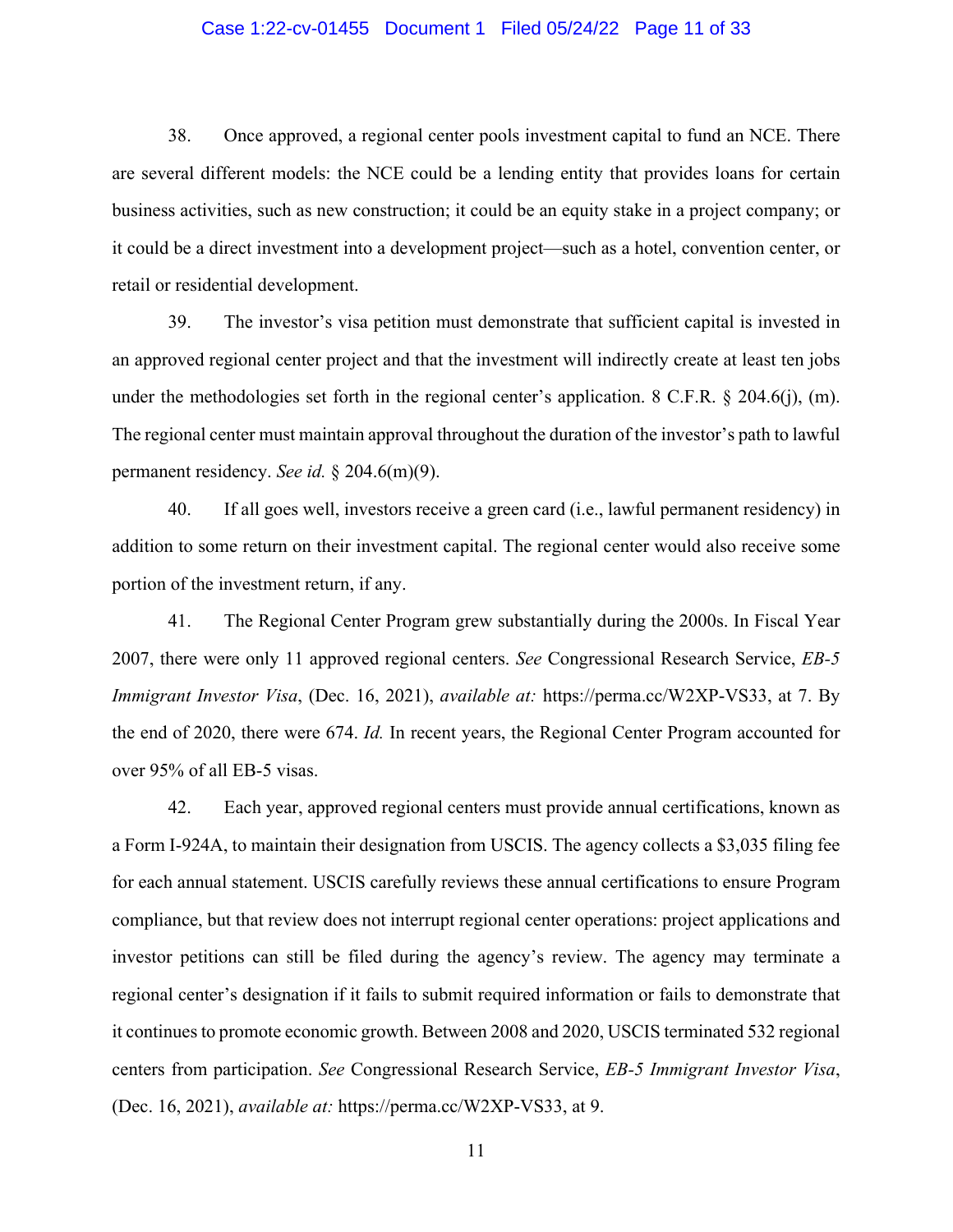#### Case 1:22-cv-01455 Document 1 Filed 05/24/22 Page 12 of 33

43. Foreign investors have deployed billions of dollars of capital in the United States and created hundreds of thousands of American jobs through the Regional Center Program. A study by the Department of Commerce in 2017 found that in just two years, \$16.7 billion of EB-5 capital was invested, generating over 170,000 jobs. David K. Henry et al., U.S. Department of Commerce, Office of the Chief Economist, *Estimating the Investment and Job Creation Impact of the EB-5 Program* (2017), *available at:* https://perma.cc/N4HR-NK8Z.

44. Congress has reauthorized the regional center set-aside provision over thirty times. On July 1, 2021, the most recent set-aside provision expired. This statutory sunset, and the lapse it created, was not unusual. For instance, there was a 36-day lapse between December 22, 2018, and January 26, 2019. *See generally Hulli v. Mayorkas*, 549 F. Supp. 3d 95, 103 (D.D.C. 2021) (describing "Congress's long history of reauthorizing the Regional Center Program").

45. Beginning July 1, 2021, USCIS stopped accepting EB-5 visa applications from the Regional Center Program until the program was reauthorized. The agency still required approved regional centers to submit their annual certifications and payments by the end of the year, even though Congress had yet to reauthorize the set-aside provision for visas under the Regional Center Program.

## **C. Congress reauthorizes and strengthens the Regional Center Program**

46. On March 15, 2022, as part of the FY 2022 Consolidated Appropriations Act, the President signed into law the EB-5 Reform and Integrity Act of 2022 ("Integrity Act"). *See* Pub. L. No. 117-103, div. BB.

47. The Integrity Act memorializes the Regional Center Program, codifying it specifically in the Immigration and Nationality Act and the United States Code. The Act repeals the initial pilot program (Integrity Act  $\S$  103(a)) and authorizes the Regional Center Program through September 30, 2027. *See* Integrity Act § 103(b)(1) (adding 8 U.S.C. § 1153(b)(5)(E)(i)).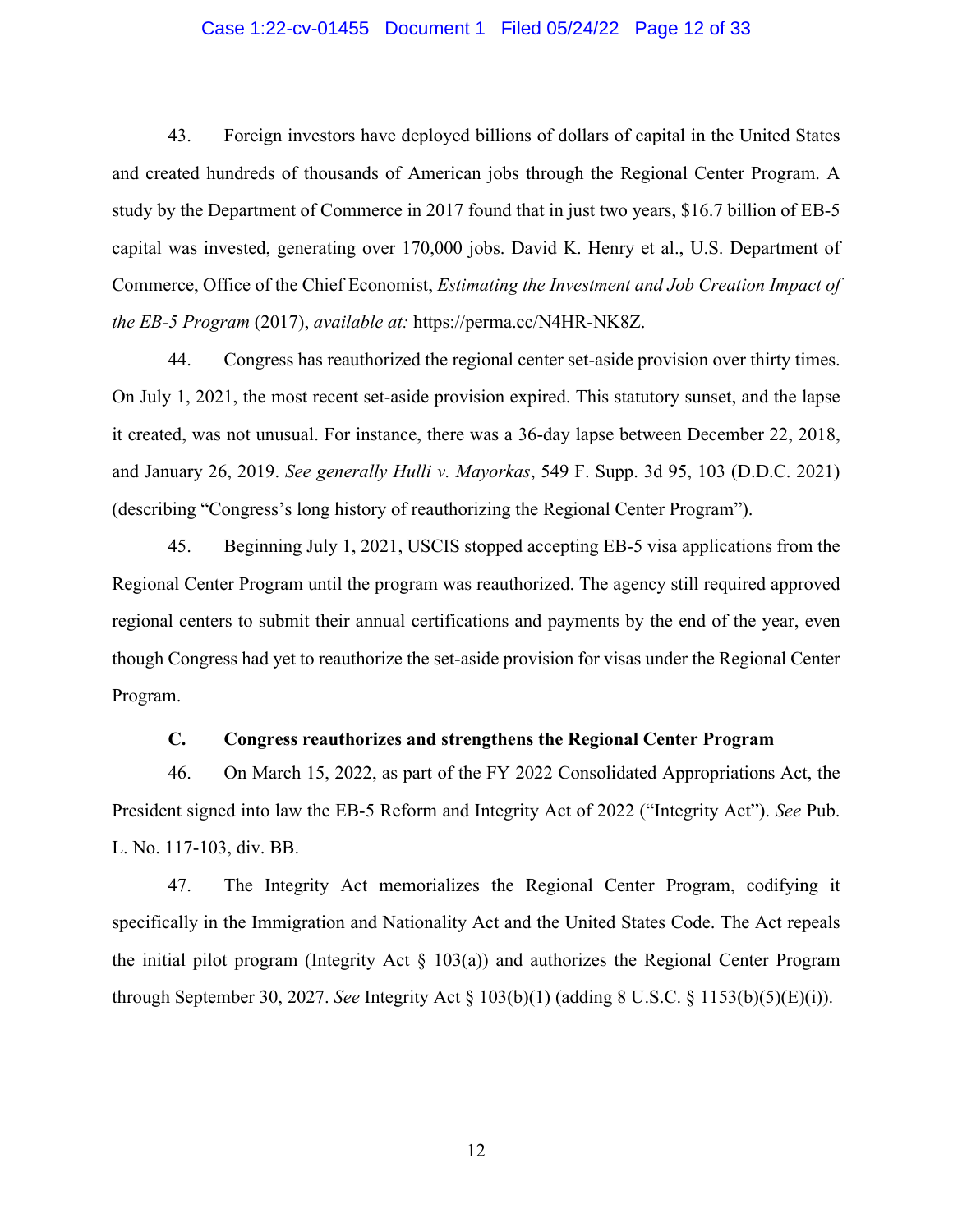#### Case 1:22-cv-01455 Document 1 Filed 05/24/22 Page 13 of 33

48. To resolve any uncertainty as to continuity of the Program and future lapses in authorization, Congress included a grandfathering provision that requires USCIS to continue to adjudicate petitions filed prior to September 30, 2026. *See* Integrity Act § 108.

49. The Integrity Act enhances oversight over regional centers. The Act, for example, requires regional centers to describe how they will monitor NCEs, disclose the identities of persons involved in the regional center, and certify that those individuals do not have a history of criminal or fraudulent activity as described in the statute. *See* Integrity Act § 103(b)(1) (adding 8 U.S.C.  $§ 1153(b)(5)(E)(iii)).$ 

50. The Act requires regional centers to undergo a USCIS audit every five years, maintain certain securities documentation, and adhere to certain compliance obligations. *Id.* (adding 8 U.S.C.  $\S 1153(b)(5)(E)(v)$ , (vii)).

51. The Act requires regional centers to file an application containing a comprehensive business plan, an economic analysis addressing job creation, any Securities and Exchange Commission documents, any documents provided to investors, a compliance plan, and a certification of compliance, before making any new investments or sponsoring any new projects. *Id.* (adding 8 U.S.C. § 1153(b)(5)(F)).

52. The Act imposes sanctions for a regional center's noncompliance, which may result in the center's termination, fines, or debarment of individuals. *Id.* (adding 8 U.S.C.  $§ 1153(b)(5)(G)(iii)).$ 

53. Besides these new anti-fraud measures, the reauthorized Regional Center Program codified by Congress in the Integrity Act remains materially unchanged. The regional centers still serve the same purpose that they always have: They facilitate investors' ability to satisfy the EB-5 statutory requirements by allowing indirect investment, with continuing incentives to invest into rural and other targeted employment areas. *See id.* (adding 8 U.S.C. § 1153(b)(5)(E)-(S)).

54. Congress made clear that implementation of the new anti-fraud measures was not intended to disrupt the EB-5 program. It provided a 60-day window for the Act to go into effect, in order to allow USCIS time to plan how it will implement the new measures. *See* Integrity Act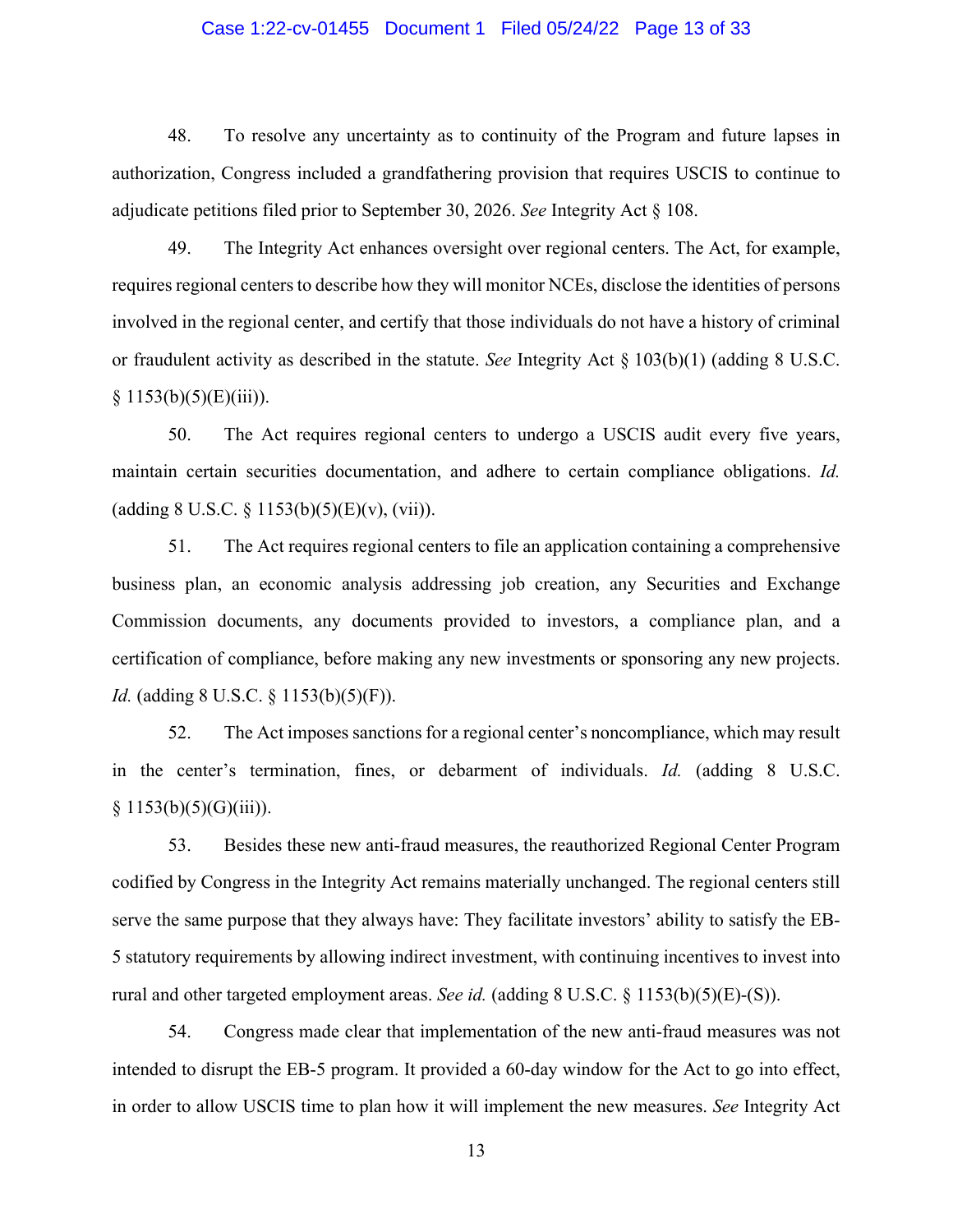#### Case 1:22-cv-01455 Document 1 Filed 05/24/22 Page 14 of 33

§ 103(b)(2). Nonetheless, Congress wanted USCIS to immediately resume adjudication of pending petitions from regional center investors. "The Secretary of Homeland Security shall continue to adjudicate petitions and benefits … during the implementation of this Act and the amendments made by this Act." *See id.* § 105(c). And business plans approved prior to the date of enactment remain binding for purposes of adjudication of subsequent EB-5 visa petitions. *See id.* § 103(b)(1) (adding 8 U.S.C.  $\S$  1153(b)(5)(F)(ii)).

## **D. USCIS categorically strips all regional centers of their authorization in a website post**

55. Following enactment of the Integrity Act, USCIS posted an "alert" on the EB-5 Immigrant Investor Program page on its website. The announcement categorically determined that "regional centers previously designated … are no longer authorized." The agency remarked, in turn, that the Integrity Act "requires all entities seeking regional center designation to provide a proposal in compliance with the new program requirements." USCIS, *EB-5 Immigrant Investor Program*, https://perma.cc/M46J-LWSD (visited May 17, 2022); *see* Ex. A.

56. Plaintiffs owned and operated approved, designated regional centers in good standing prior to USCIS's announcement. This putative action by USCIS—which suggests that they are no longer designated regional centers and must expend substantial time, money, and effort to become designated again—immediately injures plaintiffs.

57. The announcement clarified that no process then existed in which a regional center could apply for authorization. USCIS stated it was "not accepting Form I-924, Application For Regional Center Designation Under the Immigrant Investor Program, for this purpose." *Id.* Instead, regional centers must wait for USCIS to "provide further guidance to entities desiring to be designated as regional centers under the new program." *Id.*

58. On May 13, 2022, USCIS released a new Form I-956, Application for Regional Center Designation. The filing fee is \$17,795, meaning that just from preexisting regional centers reapplying for designation, USCIS stands to collect over \$11 million in filing fees alone.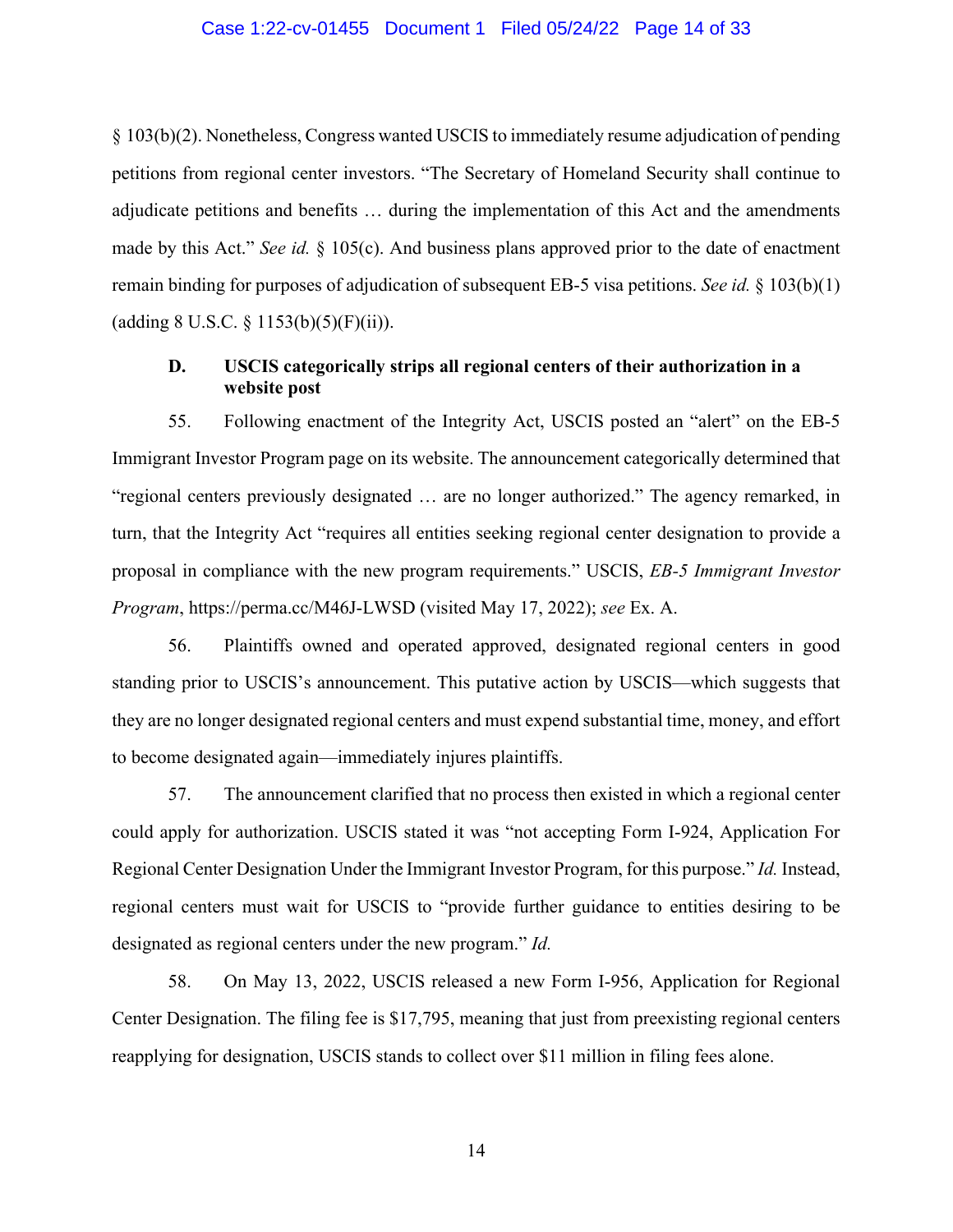### **1. The agency's announcement guts the Regional Center Program**

59. The drastic consequences of USCIS's announcement cannot be overstated. In essence, the agency's website post decertified every existing regional center—over six hundred of them, with tens of billions of dollars already invested in existing ventures. The agency's action forces all these existing approved regional centers, including Plaintiffs', to start from scratch, creating an enormous backlog and grinding to a halt investments, job creation, and immigration through the EB-5 pathway. This proposition is effectively a death knell for the Regional Center Program.

60. As of October 25, 2021, there were 632 approved regional centers in operation. USCIS, *Approved EB-5 Immigrant Investor Regional Centers*, https://perma.cc/NDR3-WPY4 (visited May 21, 2022).

61. USCIS has a long history of prolonged adjudications. Prior to its announcement, USCIS typically took at least two years, and sometimes up to nine years, to certify the designation application of a *single* regional center. For instance, in FY2021, the median processing time for an I-924 regional center application was 22.1 months, and in that same year, only 14 new applications were submitted. *See* Ex. B. Those prolonged processing times will necessarily increase exponentially if USCIS is flooded with over *six hundred* applications at once. The instantaneous backlog USCIS has created is untenable.

62. Indeed, it appears that, in the prior fiscal year, USCIS approved approximately 39 I-924 applications requesting regional center designation. In the two fiscal years before that, USCIS approved 24 each year. And at the end of FY 2021, USCIS had 138 pending I-924 applications it had yet to adjudicate (and which it will never adjudicate pursuant to its categorical action, despite collecting \$17,795 in fees for each one). Even if USCIS could reach a sustained approval rate of 40 applications per year, it would take more than *15 years* for USCIS to redesignate the more than 600 regional centers that currently exist—a preposterous position, given that this law sunsets in 2027.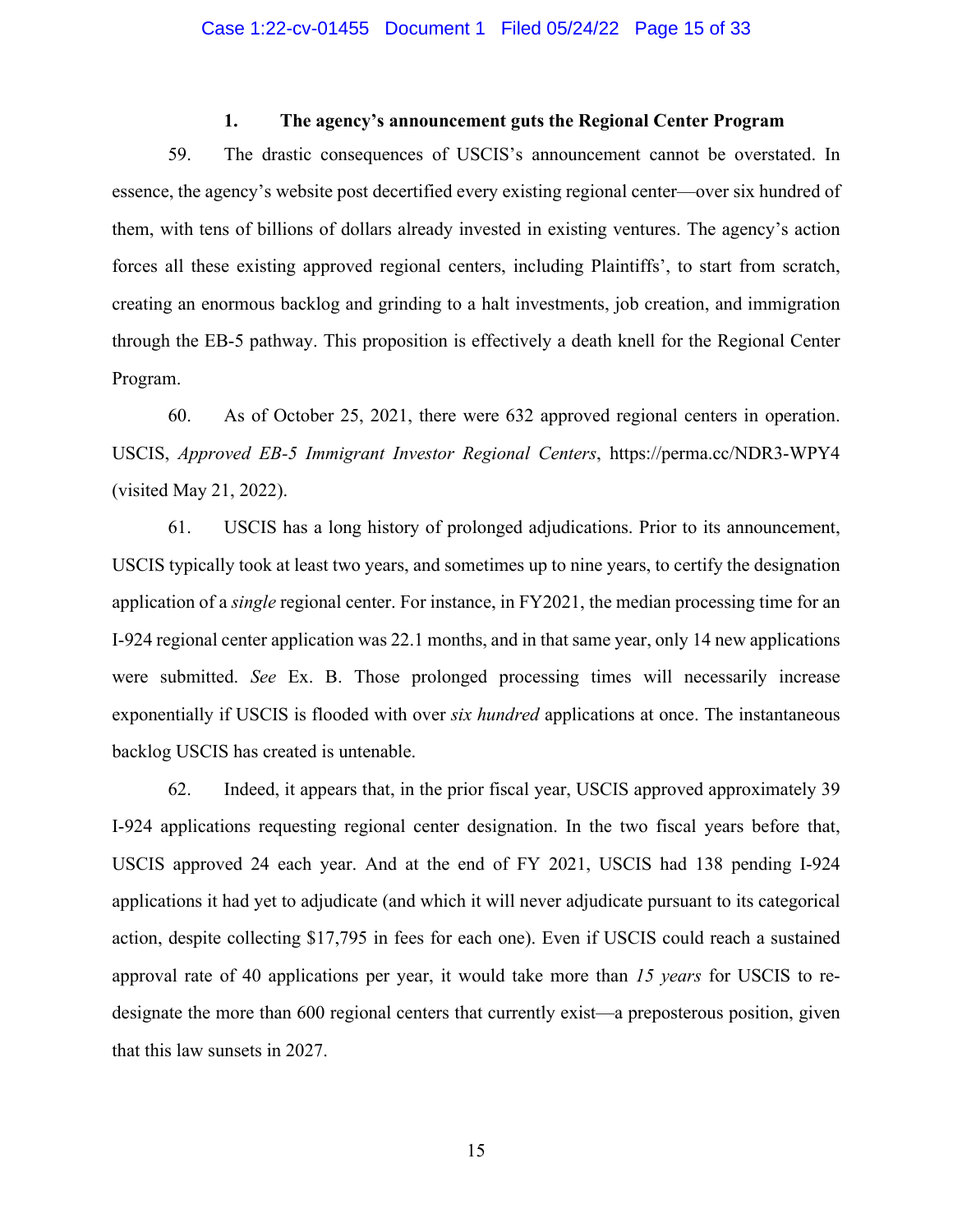#### Case 1:22-cv-01455 Document 1 Filed 05/24/22 Page 16 of 33

63. USCIS also has a history of flouting legal timelines for its adjudications in the EB-5 program. Although USCIS is required by regulation to adjudicate a Form I-829 Petition by Investor to Remove Conditions on Permanent Resident Status within 90 days (8 C.F.R. § 216.6(c)), this fiscal year, the median time it has taken USCIS is *41.5 months* (Ex. B).

64. Rather than allow investments and projects to continue while USCIS administratively implements the revised accountability measures, USCIS's announcement puts the entire statutory scheme in jeopardy by making investors and projects wait, for a span of many years, while USCIS administratively implements the statute and engages in a lengthy process of reauthorizing hundreds of regional centers that—until the USCIS action at issue—were already authorized.

65. The Integrity Act made visas available under the Regional Center Program through only September 30, 2027. *See* Integrity Act § 103(b)(1) (adding 8 U.S.C. § 1153(b)(5)(E)(i)). Given the historical pace of USCIS's approval of regional center applications, the enormous backlog created by its announcement, and the administrative logistics of designing a new process entirely (all problems of USCIS's own making), it is likely that USCIS's "new" Regional Center Program will barely get off the ground by the time it expires. At that point, it will be too late for investors to obtain the immigration benefits at the heart of this program and American jobs will be needlessly lost.

66. As USCIS apparently sees it at present, without any approved regional centers, investors cannot pursue an EB-5 visa under the Regional Center Program. Yet Congress has allocated up to 7.1% of the total employment-based visas available to the EB-5 pathway, or about 10,000 visas annually. *See* 8 U.S.C. § 1153(b)(5). Historically, roughly 96% of all EB-5 visas went to investors under the Regional Center Program. *See* Congressional Research Service, *EB-5 Immigrant Investor Visa*, (Dec. 16, 2021), *available at:* https://perma.cc/W2XP-VS33, at 7. USCIS's announcement will therefore waste tens of thousands of EB-5 visas allocated by Congress.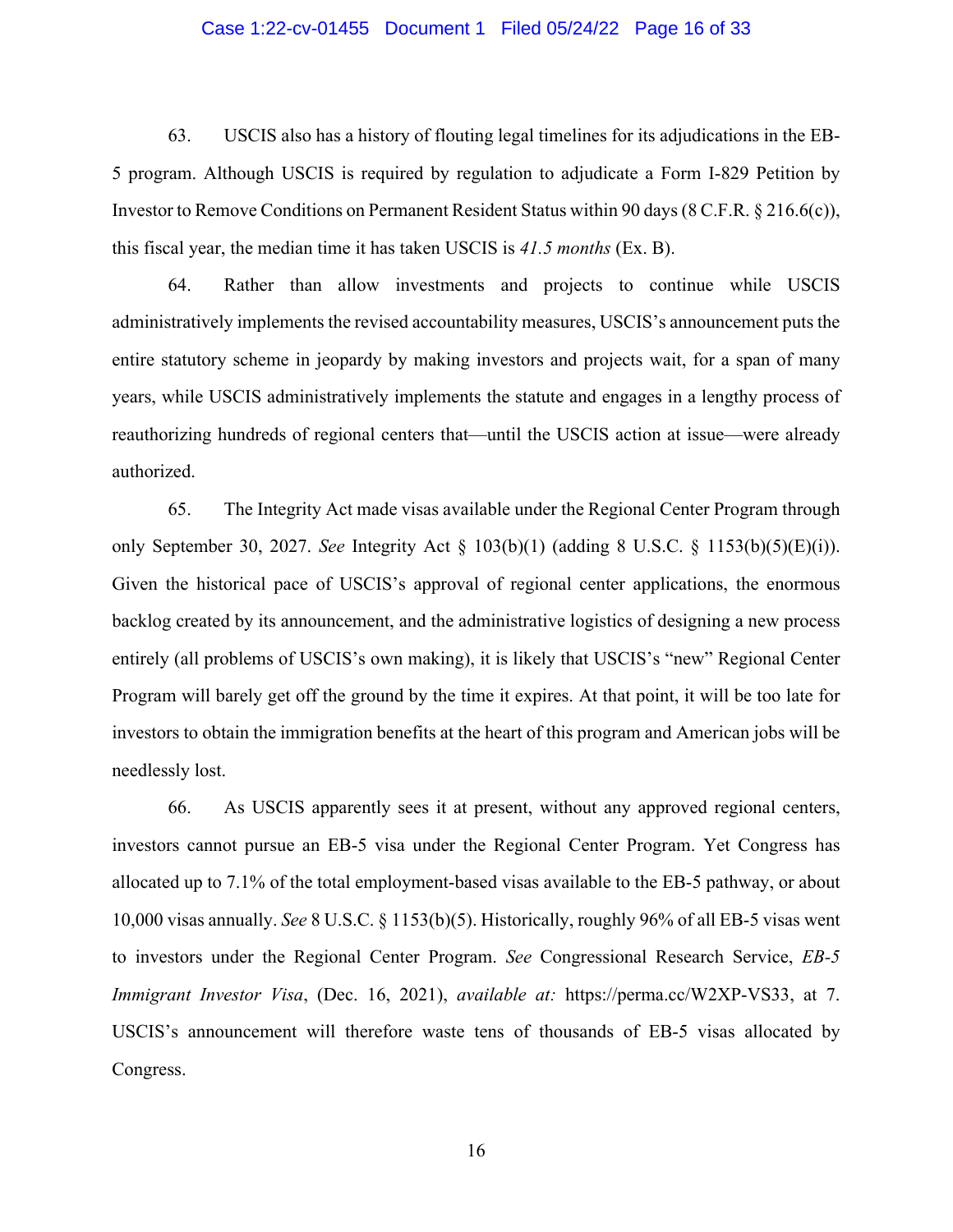#### Case 1:22-cv-01455 Document 1 Filed 05/24/22 Page 17 of 33

67. USCIS's announcement has had devastating effects on regional centers, including the ones operated by Plaintiffs. It puts at risk the sustainability of the industry and, consequently, billions of dollars of invested capital in the United States, along with the thousands of American jobs that investment was specifically designed to create.

68. Regional centers obtain revenue from two primary sources: (1) a portion of the return on investment from the investor's deployed capital and (2) a one-time administrative fee from new investors. Many regional centers require new investors and new projects to be able to continue operations.

69. USCIS's categorical deauthorization prevents regional centers from obtaining new qualifying investments under the Regional Center Program. Without any new investors over an extended period, regional centers cannot commit to new project deals, nor will they receive any administrative fees to cover overhead expenses.

70. Even after USCIS's categorical deauthorization, regional centers still have substantial ongoing costs. They have investors with pending visa petitions before USCIS with capital at risk. They must therefore maintain obligations to existing investors and support their own payroll notwithstanding USCIS's announcement.

71. USCIS's action places regional centers in an untenable financial and operational situation. These entities will somehow have to continue operations without any revenue or growth and with ongoing costs. This financial bleeding is unsustainable. They will be forced to lay off workers and halt ongoing projects—if, indeed, they are able to survive at all.

72. Making matters worse, USCIS's announcement created substantial and unforeseen uncertainty for the industry and investors. The agency failed to set forth any plan or guaranteed timeline for recertification of regional centers. As a result, regional centers have been forced to delay or cancel construction projects, and some investors have sought to withdraw their investments, losing faith in the government's promise to approve their visa petitions.

73. The uncertainty created by USCIS's announcement will have long-lasting effects. The arbitrariness of the agency's action has damaged the reliability of the Regional Center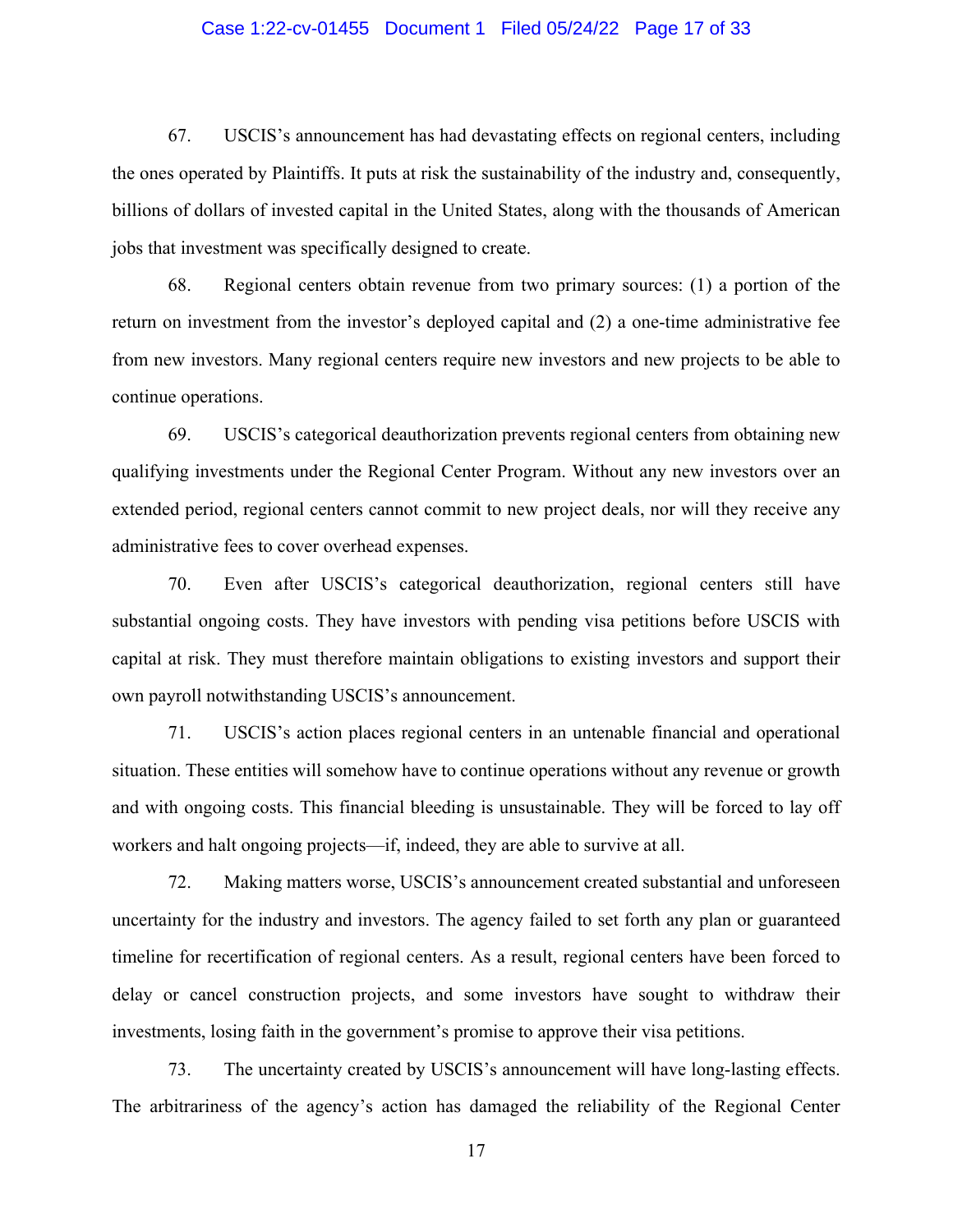#### Case 1:22-cv-01455 Document 1 Filed 05/24/22 Page 18 of 33

Program's reputation, hampering regional centers' ability to recruit new investors in the future. Without consistency, predictability, or assurances that the government will continue the Regional Center Program unabated, the decision to pursue an EB-5 visa is difficult to justify for many prospective investors.

74. The consequences of USCIS's action directly threaten American jobs and economic development. Most directly, the agency-created lapse in regional center authorization endangers ongoing development projects, which are inherently vulnerable to delays without a predictable flow of capital. For instance, construction bids for contractors last for at most a few months, and building permits last for at most a year. Bank financing letters of intent last for thirty days and require 100% of the equity committed upfront. All of these deadlines will come to pass, and thus halt ongoing construction projects, before USCIS gets around to reauthorizing regional centers. Regional center investments have spurred economic development and accounted for hundreds of thousands of new jobs, all of which are needlessly jeopardized by USCIS's action.

75. Regional centers, including those operated by Plaintiffs, are exposed to substantial risk as a result of USCIS's action. Without designation from USCIS, regional centers risk violation of initial representations and warranties provided to lenders and investors. If regional centers take outside funding, they risk a USCIS determination that they deviated from the already-approved business plan submitted by the regional center, which pending visa petitions must rely upon. And without new investors (which cannot be obtained without designation from USCIS), regional centers cannot keep projects, and their operations, afloat.

76. All the while, regional centers will have to needlessly divert their dwindling resources away from growing their businesses, paying investors, and developing new projects, into investing substantial additional sums to receive designation from USCIS all over again. Plaintiffs, and all other existing approved regional centers, already invested millions of dollars to receive this designation the first time.

77. Put simply, the agency's decision threatens the very existence of Plaintiffs' businesses and the Regional Center Program.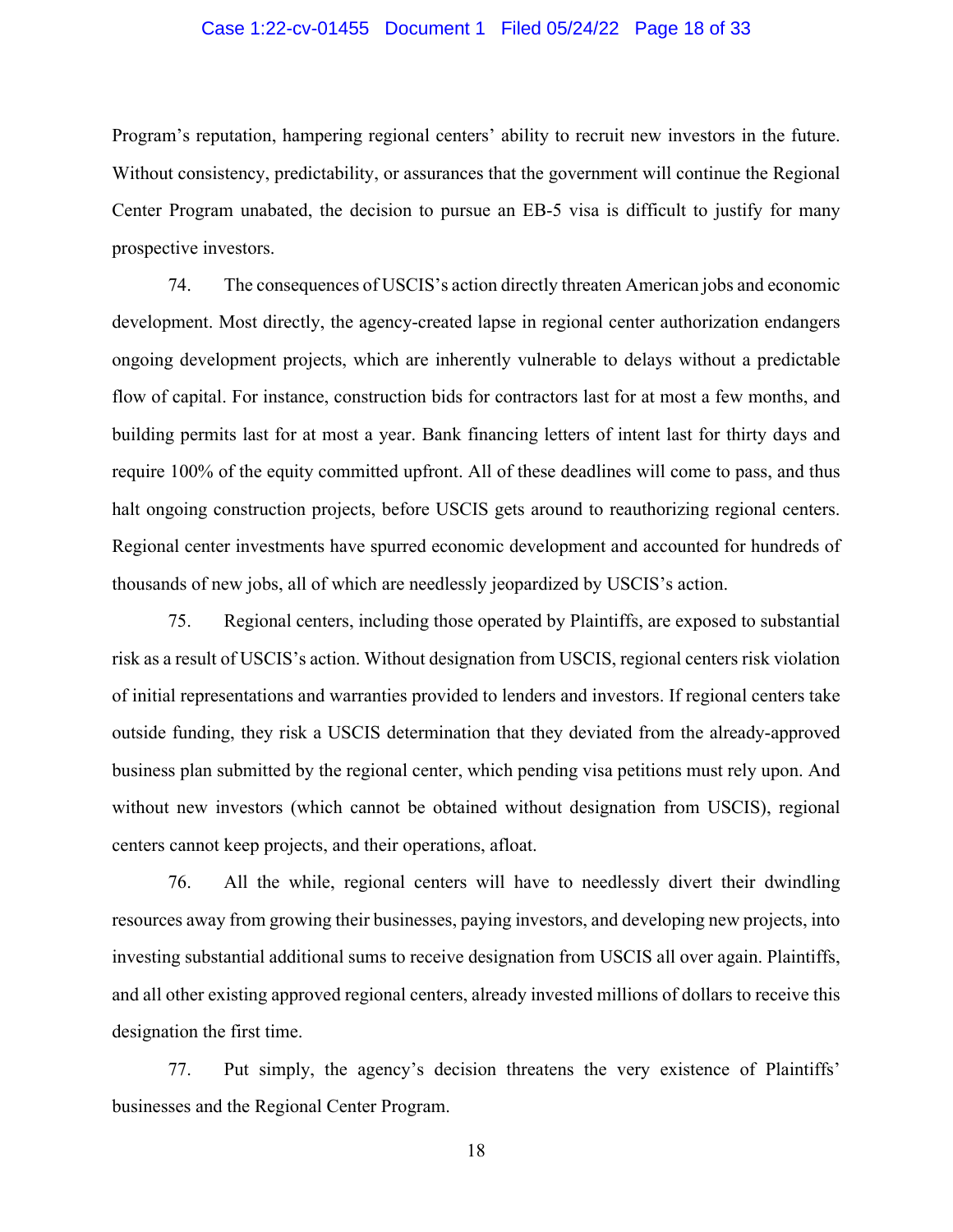### **2. USCIS's action is contrary to the statute's plain text**

78. The Integrity Act forecloses USCIS's categorical deauthorization of regional centers. Congress intended to reinvigorate the Regional Center Program, not destroy it. The statutory text cannot be construed to endorse the *per se* deauthorization of existing regional centers, nor to leave USCIS with any discretion to take this kind of categorical action. Rather, as it pertains to existing regional centers, the statutory text simply adds new anti-fraud and compliance measures to which they must adhere.

79. In multiple ways, the statutory text makes plain that Congress contemplated—and decided—that preexisting regional centers should not have to begin their certification processes anew, wasting the enormous resources and time (both from the private entities and the government administrative agencies) that had resulted in the more than 600 approved regional centers. The statute thus did not strip regional centers of their designation.

80. *First*, as the Act defined a "regional center"—and specifies the individuals eligible for an EB-5 visa—preexisting regional center designations survive enactment of the Integrity Act.

81. That is, the Act makes visas available to "qualified immigrants participating in a program implementing this paragraph that involves a regional center in the United States, which has been designated by the Secretary of Homeland Security on the basis of a proposal for the promotion of economic growth, including prospective job creation and increased domestic capital investment." Integrity Act § 103(b)(1) (adding 8 U.S.C. § 1153(b)(5)(E)(i)). Preexisting approved regional centers already satisfy that definition.

82. As a threshold matter, existing approved regional centers are participating "in a program implementing this *paragraph*." Integrity Act § 103(b)(1) (adding 8 U.S.C.  $\S 1153(b)(5)(E)(i)$  (emphasis added). The "paragraph" at issue is 8 U.S.C. 1153(b)(5), or the general EB-5 visa category—not the *sub*paragraph added by the Integrity Act that codifies and strengthens the Regional Center Program. Thus, the pilot program under which existing regional centers received their designation was "a program implementing this paragraph." *See* Departments of Commerce, Justice, and State, the Judiciary, and Related Agencies Appropriations Act, 1993,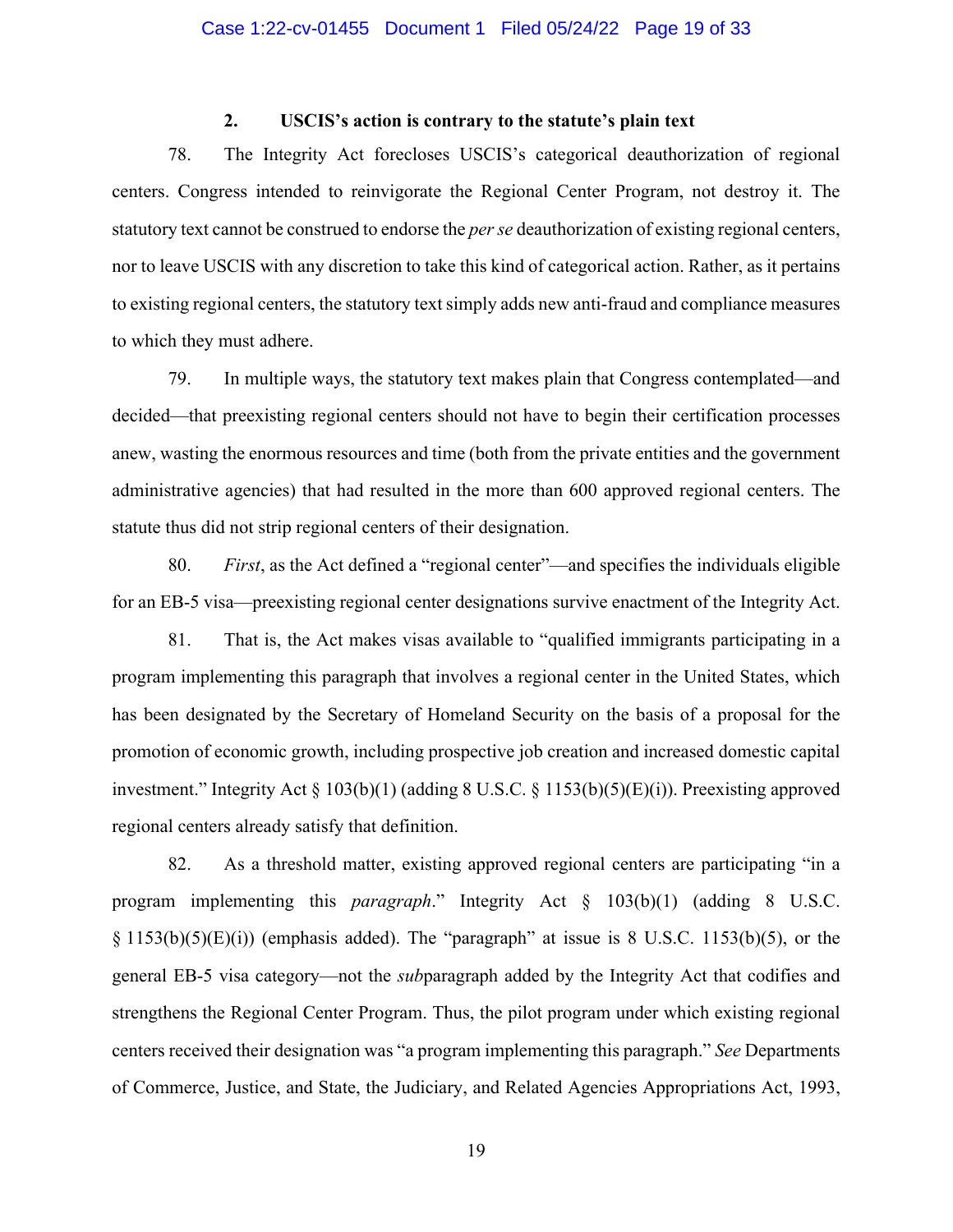#### Case 1:22-cv-01455 Document 1 Filed 05/24/22 Page 20 of 33

Pub. L. No. 102-395, § 610(a) (Oct. 6, 1992) ("Of the visas otherwise available under section 203(b)(5) of the Immigration and Nationality Act (8 U.S.C. 1153(b)(5)), the Secretary of State, together with the Attorney General, shall set aside visas for a pilot program to *implement the provisions* of such section.") (emphasis added).

83. Existing regional centers also have already been "designated by the Secretary of Homeland Security on the basis of a proposal for the promotion of economic growth, including prospective job creation and increased domestic capital investment." Integrity Act § 103(b)(1) (adding 8 U.S.C.  $\S$  1153(b)(5)(E)(i)). That definitional language tracks the statutory language in the pilot program. *Compare id.*, *with* Departments of Commerce, Justice, and State, the Judiciary, and Related Agencies Appropriations Act, 1993, Pub. L. No. 102-395, § 610(a) (Oct. 6, 1992) ("for the promotion of economic growth, including increased export sales, improved regional productivity, job creation, and increased domestic capital investment"). For all practical purposes, existing regional centers were designated using the same criteria set forth in the Integrity Act for new regional centers. Indeed, Plaintiffs' I-924 approval notices largely track this same language, confirming they were approved to "promote economic growth." And as recently as last year, regional centers had to submit an I-924A to demonstrate to USCIS that they were still satisfying those requirements.  $8 \text{ C.F.R.} \$   $204.6 \text{(m)}(6) \text{(i)}(B)$ .

84. Nowhere in the text of the statute did Congress expressly state that existing regional centers, which satisfy those definitional requirements, were deauthorized or defunct, or that they had to start the regulatory process anew.

85. Because Congress defined "regional center" with purposeful breadth to encapsulate regional centers already approved by USCIS in its codified Regional Center Program—indeed, Congress specifically made visas available to investors who had invested in such existing regional centers—it plainly intended for those existing regional centers to sustain their operations without interruption by USCIS.

86. It is of no relevant consequence that Section 103(a) repealed the pilot program enacted in the 1993 Appropriations Bill. *See* Integrity Act § 103(a).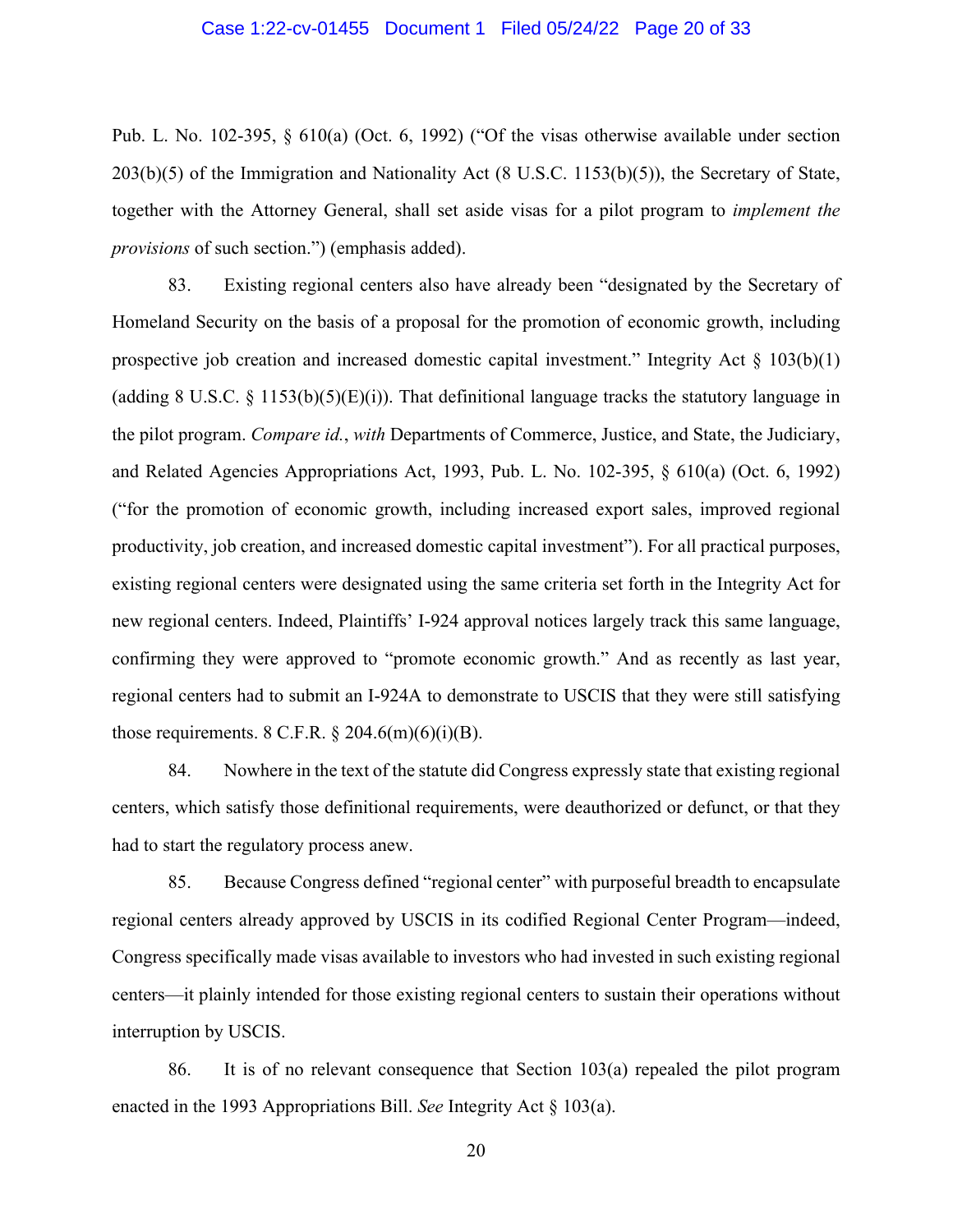#### Case 1:22-cv-01455 Document 1 Filed 05/24/22 Page 21 of 33

87. As a legal matter, that statutory provision only had the effect of requiring USCIS to "set aside visas" allocated to EB-5 to investors qualifying through investment in a regional center specifically, rather than through a direct, job-creating entrepreneurial venture. *See*  Departments of Commerce, Justice, and State, the Judiciary, and Related Agencies Appropriations Act, 1993, Pub. L. No. 102-395, § 610 (Oct. 6, 1992). The repealed statute itself, therefore, did not create or authorize regional centers as a legal matter. *Id.* Thus, its subsequent repeal has no bearing on the authorization of regional centers already approved by USCIS, nor does it change the fact that existing regional centers "ha[ve] been designated by the Secretary … on the basis of a proposal for the promotion of economic growth." Integrity Act  $\S$  103(b)(1) (adding 8 U.S.C.  $§ 1153(b)(5)(E)(i)).$ 

88. As a factual matter, the most recent reauthorization of that particular statutory provision had already expired prior to Congress's enactment of the Integrity Act (and thus the repeal). *See* Div. O, Title I, Sec. 104 of the Consolidated Appropriations Act, 2021, Pub. L. No. 116-260 (2020) (reauthorizing the pilot program in Section 610 of the Departments of Commerce Justice, and State, the Judiciary, and Related Agencies Appropriations Act, 1993, until July 1, 2021). Notwithstanding that expiration (and consistent with the preceding paragraph), regional centers continued to operate and maintain their designation from USCIS—the agency even required them to submit their annual I-924A certification and fees.

89. Thus, the repeal in Section 103(a) has no bearing as to whether existing regional centers remain certified. Instead, it serves an organizational purpose. The subsequent paragraph, Section 103(b), states that the reformed Regional Center Program will now be memorialized in the INA, and thus the U.S. Code. *See id.* § 103(b) ("Section 203(b)(5) of the Immigration and Nationality Act (8 U.S.C. 1153(b)(5)) is amended by adding at the end the following: …."). The expired statutory provision, by contrast, had never been codified.

90. *Second*, the grandfathering provisions in the Integrity Act confirm that regional center designations must survive the Act's passage.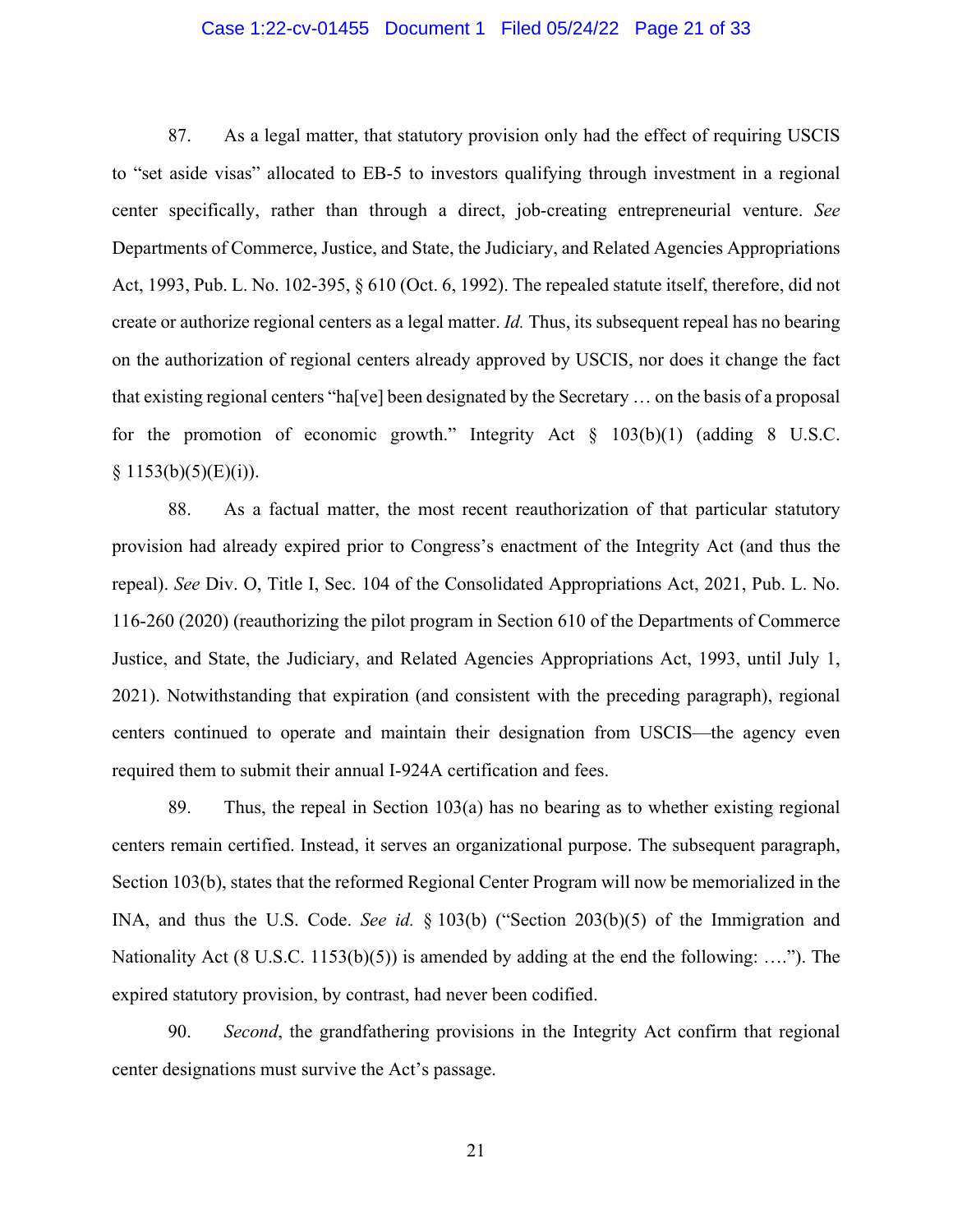#### Case 1:22-cv-01455 Document 1 Filed 05/24/22 Page 22 of 33

91. The Integrity Act requires USCIS to continue adjudicating pending petitions filed by investors who have put their capital at risk in existing projects run by existing regional centers. *See* Integrity Act § 105(c). That only makes sense if Congress believed that those existing regional centers would continue to exist—otherwise those investors would not just potentially lose any accountability for their investments and the protections afforded by USCIS's oversight over regional centers, but also be ineligible for a visa altogether. An investor's capital must be at risk and tied to an approved regional center for his visa to be approved, and for the conditional status of his permanent residency to ultimately be removed. *See* 8 C.F.R. 204.6(m)(9); *see also* Integrity Act § 103(b)(1) (adding 8 U.S.C. § 1153(b)(5)(M)(ii)) (in the case of a regional center terminated for non-compliance, providing good-faith investors 180 days to reassociate their investment with a different approved regional center to continue to pursue their immigration benefits). Congress knew this (indeed it reiterated the requirement in the Integrity Act) and specifically provided that previously approved business plans, including those approved "before the date of the enactment of this subparagraph, shall be binding for purposes of the adjudication" of those investors' visa petitions. *Id.* § 103(b)(1) (adding 8 U.S.C. § 1153(b)(5)(F)(ii)). Congress clearly intended to facilitate the resolution of the pending petitions of existing investors. That is only possible if existing approved regional centers maintained their authorization upon enactment of the Integrity Act.

92. *Third*, the Act explicitly recognizes, and treats as "binding," approved I-924s (regional center applications) under the pilot program.

93. As just explained, the Act determined that approved business plans would continue to be binding as to future adjudications. Specifically, the Act states: "The approval of an application under this subparagraph, including an approval before the date of the enactment of this subparagraph, shall be binding …." *Id.* § 103(b)(1) (adding 8 U.S.C. § 1153(b)(5)(F)(ii)). Prior to the Integrity Act, a business plan "application" was an amendment to Form I-924, the application for a regional center. The Act declares that "an approval before the date of the enactment of this subparagraph"—the subparagraph being "(F) Business Plans for Regional Center Investments"—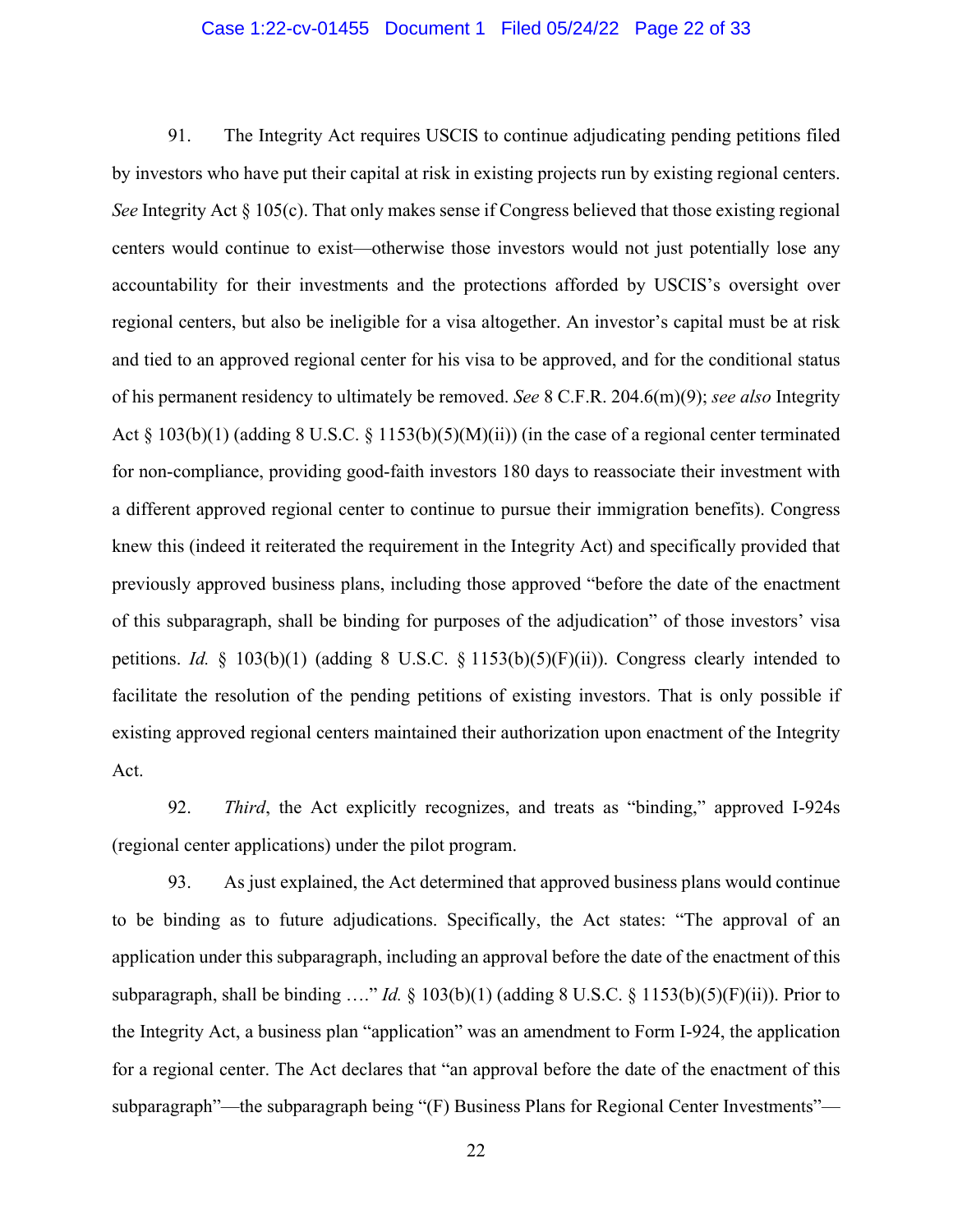#### Case 1:22-cv-01455 Document 1 Filed 05/24/22 Page 23 of 33

is nonetheless "approval of an application under this subparagraph." *Id.* But the subparagraph did not exist before the Integrity Act was enacted. The only way this text makes sense is if the Integrity Act supplemented the existing Regional Center Program and recognized that previously approved designations would continue to bind. This text is incomprehensible if, as USCIS apparently contends, the Integrity Act *eliminated* all approved regional centers and sought to start over. That is, this sentence can only be understood to recognize that existing approved Form I-924s (the applications for regional centers)—those approved "before the date of the enactment of [the Integrity Act]"—continue to have legal effect and qualify as "approval[s] of an application under [the Integrity Act]." *Id.*

94. *Fourth*, the enforcement mechanisms make clear that the Integrity Act's enhancement provisions are designed to impact existing, approved regional centers prospectively. They are not designed, as USCIS would have it, to require cancellation of all preexisting regional centers, with new applications to file.

95. The Integrity Act requires the Secretary to "terminate the designation of a regional center" that fails to comply with any of the new anti-fraud and compliance measures instituted by the Act. *See, e.g.*, Integrity Act § 103(b)(1) (termination for failing to consent to audit or for failing to comply with redeployment of funds provision, among many other requirements). The Act therefore establishes a process by which USCIS may *individually* deauthorize existing regional centers for failure to comply with the Act's new requirements moving forward. Nowhere does Congress mention categorically stripping hundreds of regional centers that *do* comply of their designation.

96. *Fifth*, Section 103 is entitled "*Reauthorization* and Reform of the Regional Center Program." (emphasis added). Congress's choice of the term "reauthorization" demonstrates it did not intend to start anew, and that it did not characterize its enhanced anti-fraud measures as a new program entirely but instead a "reform" of the already existing program.

97. *Sixth*, it is evident from the text that, in adopting the Integrity Act, Congress intended to fully revive the Regional Center Program, rendering it functional and operable, on May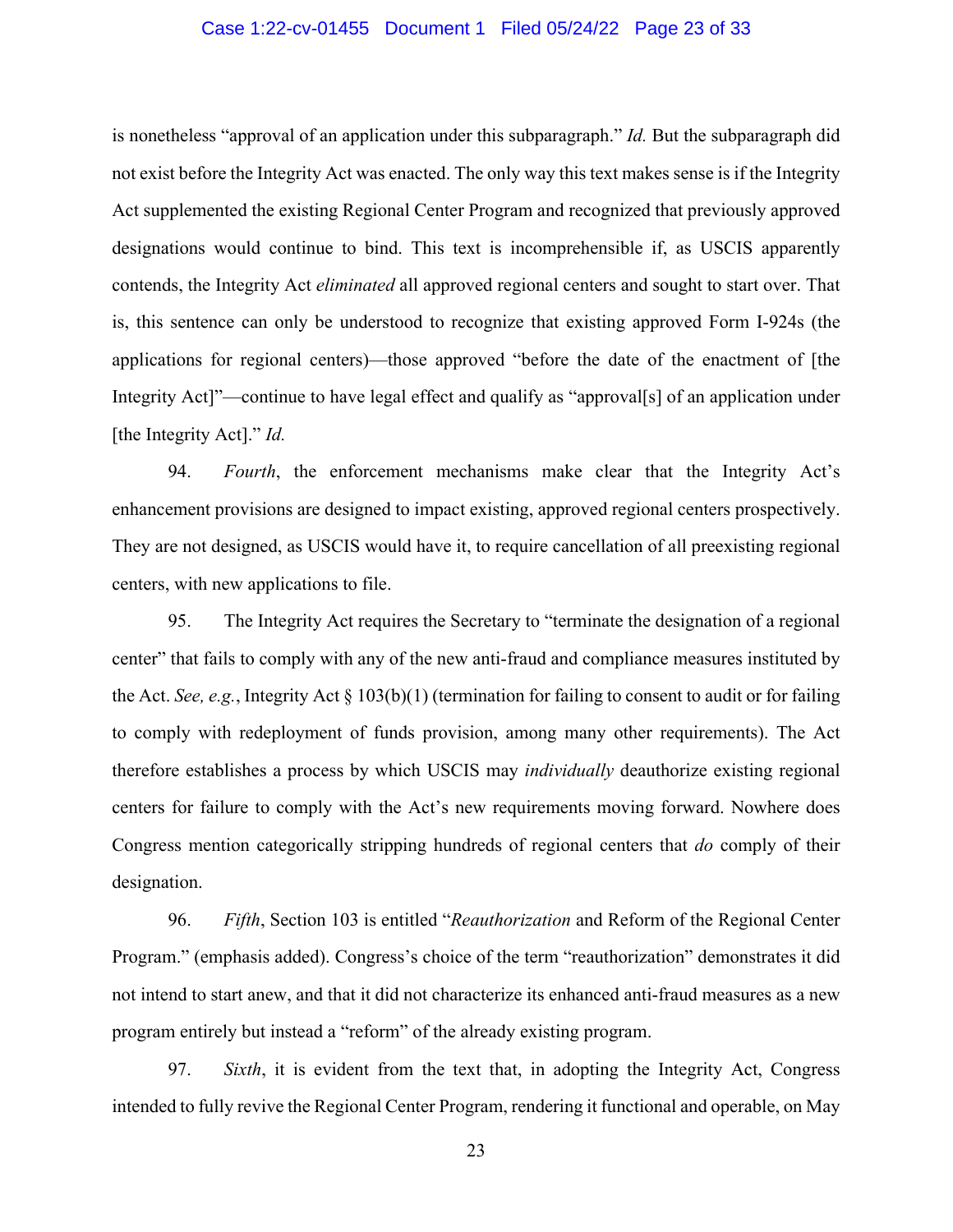#### Case 1:22-cv-01455 Document 1 Filed 05/24/22 Page 24 of 33

14, 2022. The Act's amendments pertaining to additional or modified requirements for investors' visa petitions went into effect on the date of the Act's enactment: March 15, 2022. *See* Integrity Act §§ 102(e), 103(c)(2), 104(b)(1), 105(b). But the portions of the Act that impose additional anti-fraud and compliance requirements on regional centers state that those additional requirements "shall take effect on the date that is 60 days after the date of the enactment of this Act." Integrity Act  $\S 103(b)(2)$ . The import of this lag in effective date is to give both existing regional centers and USCIS a reasonable period of time to implement the additional requirements, which would then become enforceable at the end of that transition period. Or as Senator Cornyn put it, the "60-day implementation period … allow[s] USCIS to begin processing EB-5 petitions and applications that have been on hold since the lapse" and "[f]ollowing that initial period, *existing regional centers* will be able to *immediately get back to work* driving investment into the U.S. and facilitating the creation of jobs across the country." 168 Cong. Rec. S1220 (daily ed. Mar. 16, 2022) (emphasis added). Had Congress intended to simply start all over from scratch, there would have been no need to specify an alternative effective date for the heightened anti-fraud measures imposed on regional centers, because none would be approved at all until USCIS implemented the new anti-fraud measures in a new application process. USCIS's action, however, stalls the program entirely for an inordinate amount of time, preventing investments, wasting annually allocated visas, and costing jobs. Congress carefully designed the Integrity Act to avoid precisely these consequences and to ensure a smooth transition, but USCIS's action nullifies that design.

98. The Act provided a mechanism, moreover, for regional centers to bring their operations and reporting into compliance with the Integrity Act without losing their designations. Regional centers may amend their proposals to report "changes to [their] organizational structure, ownership, or administration," to report new "individuals not previously subject to the requirements under [the Integrity Act]," and to report "any information, documents, or other aspects of the investment offering described in [a business plan]." Integrity Act § 103(b)(1) (adding 8 U.S.C. § 1153(b)(5)(E)(vi), (F)(iii)). By all accounts, any additional certification information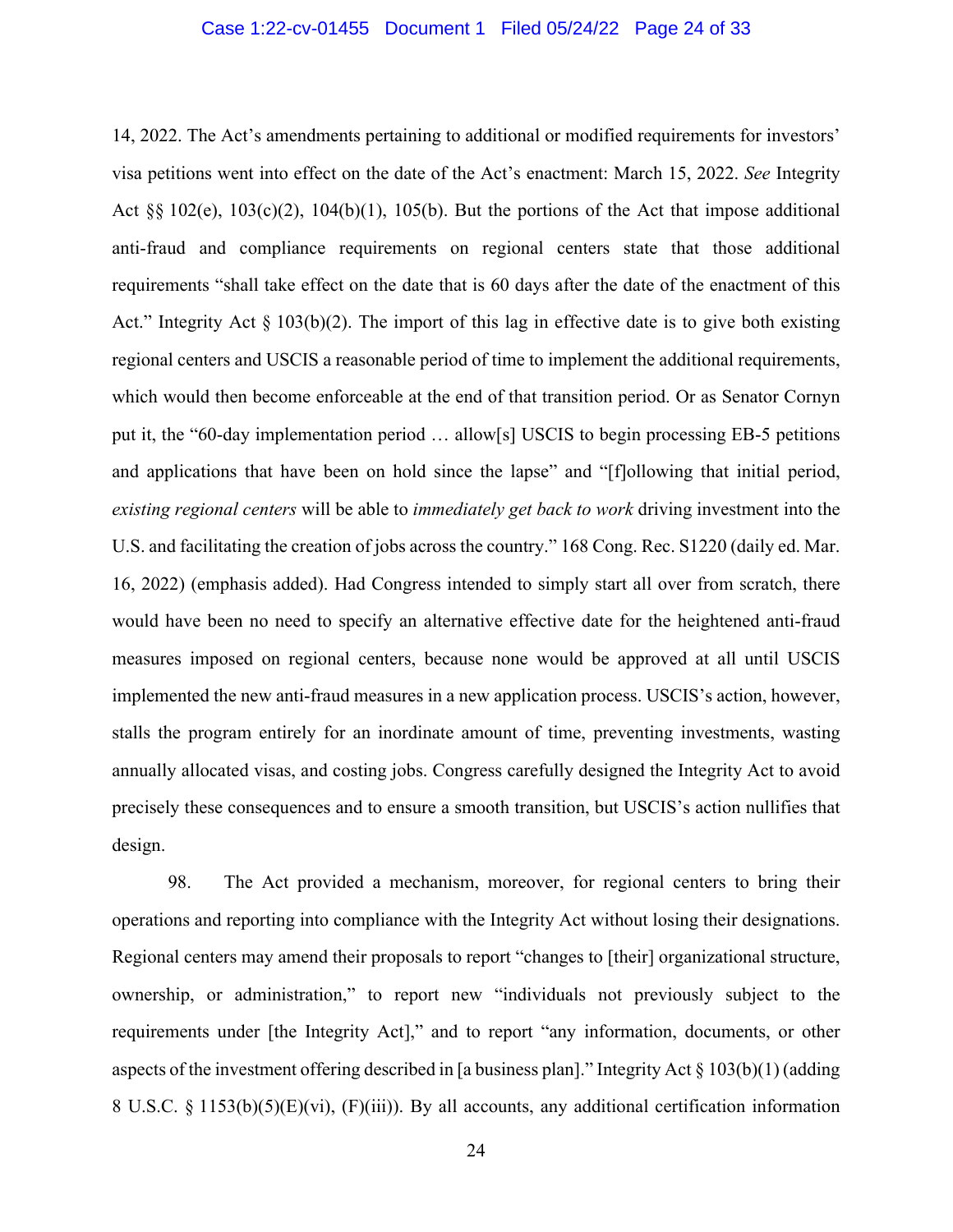#### Case 1:22-cv-01455 Document 1 Filed 05/24/22 Page 25 of 33

regional centers must submit under the Integrity Act falls within those categories. *Id.* (adding 8 U.S.C. § 1153(b)(5)(E)(iii), (F)(i)). Consistent with Congress's expeditious intent and delayed effective date for the anti-fraud requirements, that same provision requires USCIS to continue to "adjudicate" business plans and investors' visa petitions even before USCIS adjudicates the amendment. Integrity Act  $\S 103(b)(1)$  (adding 8 U.S.C.  $\S 1153(b)(5)(E)(vi)$ ).

99. Indeed, several co-sponsors of the Integrity Act wrote to the agency to explain that "requiring all regional centers to go through a process to be redesignated is not required under the [Act]." Letter from Senator John Cornyn, et al., to Secretary Alejandro Mayorkas (May 9, 2022), https://perma.cc/2F23-YZZD. "Instead, the agency currently has the authority and the tools to confirm compliance with the new integrity measures without the need for a full-scale redesignation of existing regional centers," which include the ability to "file an amendment application" and an "annual compliance certification." *Id.*

100. The swiftness with which Congress intended to fully reinvigorate the Regional Center Program is also evidenced in its express permission for investors to file their visa petitions before USCIS adjudicates a regional center's business plan or amendment for a project. Under the Act, as soon as "a regional center has filed an application for approval of an investment," that is, a business plan for a particular project, the investor "may file a petition" for an EB-5 visa. Integrity Act § 105(a). But a regional center cannot file any business plan until it receives designation from USCIS. It contravenes this expeditious intent to conclude that Congress also intended those same visa petitions to await filing for an extended period of time, well after the Act's effective date, while regional centers await designation from USCIS all over again.

101. Putting this all together, the statutory text makes apparent that Congress did not categorically deauthorize over six hundred regional centers. Indeed, if that had been the intent of Congress, it would have said so explicitly, as Congress does not "hide elephants in mouseholes." *Whitman v. American Trucking Assns., Inc.*, 531 U.S. 457, 468 (2001). Rather than inferentially creating a sea change—stripping more than 600 entities of their valuable certifications, earned at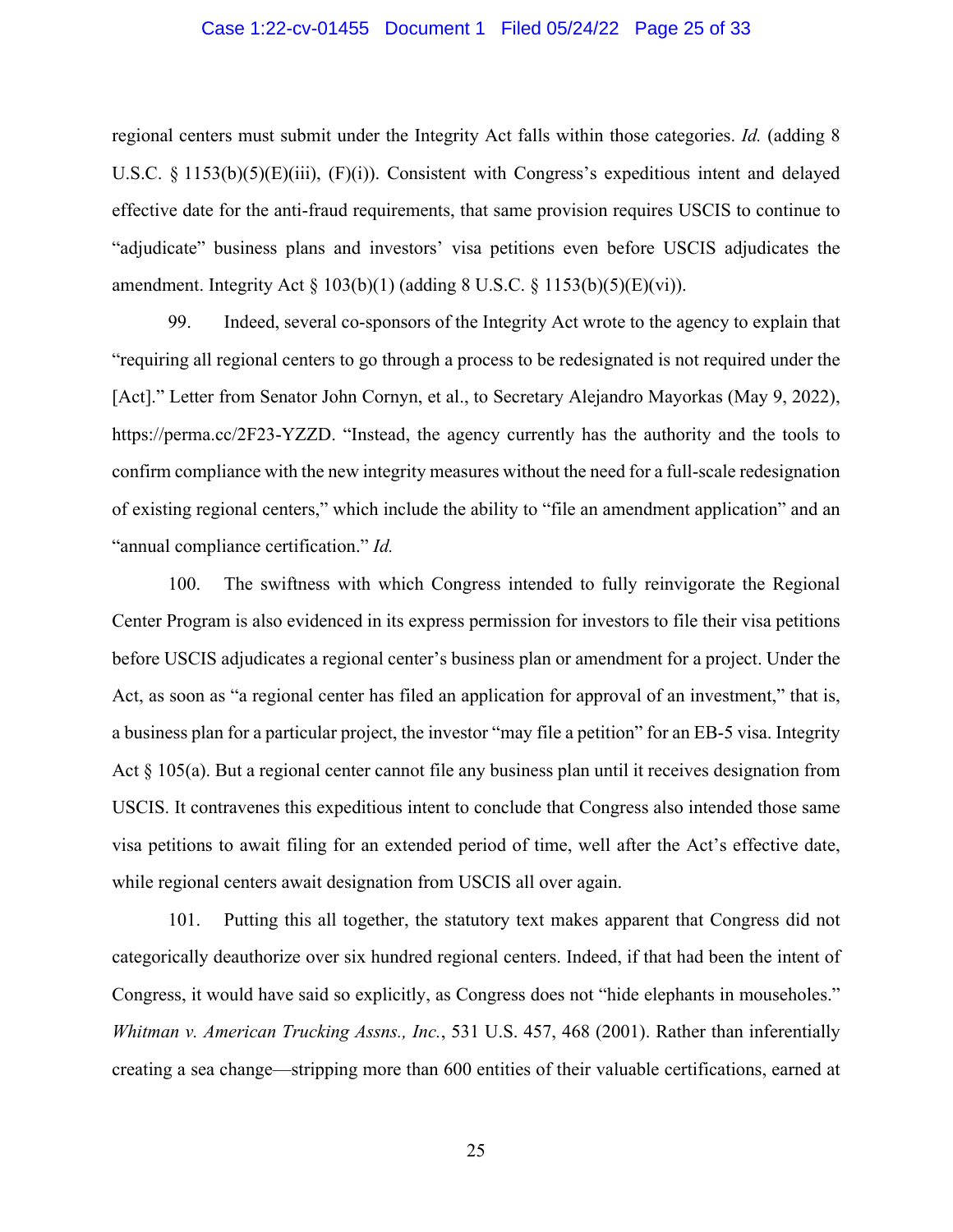#### Case 1:22-cv-01455 Document 1 Filed 05/24/22 Page 26 of 33

the investment of great time and money—the statute expressly requires their continued designation, while USCIS implements the statute's new anti-fraud requirements.

102. In all, the statute flatly *precludes* USCIS from taking the action it took here deauthorizing hundreds of programs, overnight, through a posting to a website. At the very least, the statute certainly does not unambiguously require this result.

### **3. USCIS did not follow the requisite APA procedures**

103. Even if USCIS's categorical deauthorization were not entirely foreclosed by the statute itself, it was nonetheless an unlawful agency action because the agency did not comply with the procedures that the APA imposes on such substantive action.

104. USCIS's action is a "legislative rule" because it has the "force and effect of law." *Chrysler Corp. v. Brown*, 441 U.S. 281, 302 (1979). The announcement categorically stripped the approval of all existing regional centers. This decision plainly "affect[ed] individual rights and obligations" (*id.* (quoting *Morton v. Ruiz*, 415 U.S. 199, 232 (1974))), as regional centers cannot recruit new investors or invest in new projects if they are not certified by USCIS.

105. More, USCIS has taken the position that, as a result of this action, the hundreds of existing regional centers must initiate *new* legal proceedings—they must apply again for regional center designation by filing a new USCIS Form I-956, titled "Application for Regional Center Designation." Because the USCIS determination obligates entities to file new applications, it is necessarily a "legislative rule" because it has legal force. Indeed, it declares that the results of prior legal proceedings—that is, previously approved regional center designations—are now void.

106. USCIS issued this rule without publishing a notice of proposed rulemaking in the Federal Register or allowing the public an opportunity to comment, as is required under the APA. 5 U.S.C. § 553(b). It is therefore unlawful and must be set aside.

107. In addition, an agency must account for the "serious reliance interests" that have built up around its "longstanding policies" when it takes any action—legislative rule or not. *DHS v. Regents of Univ. of Cal.*, 140 S. Ct. 1891, 1913 (2020). USCIS provided no account or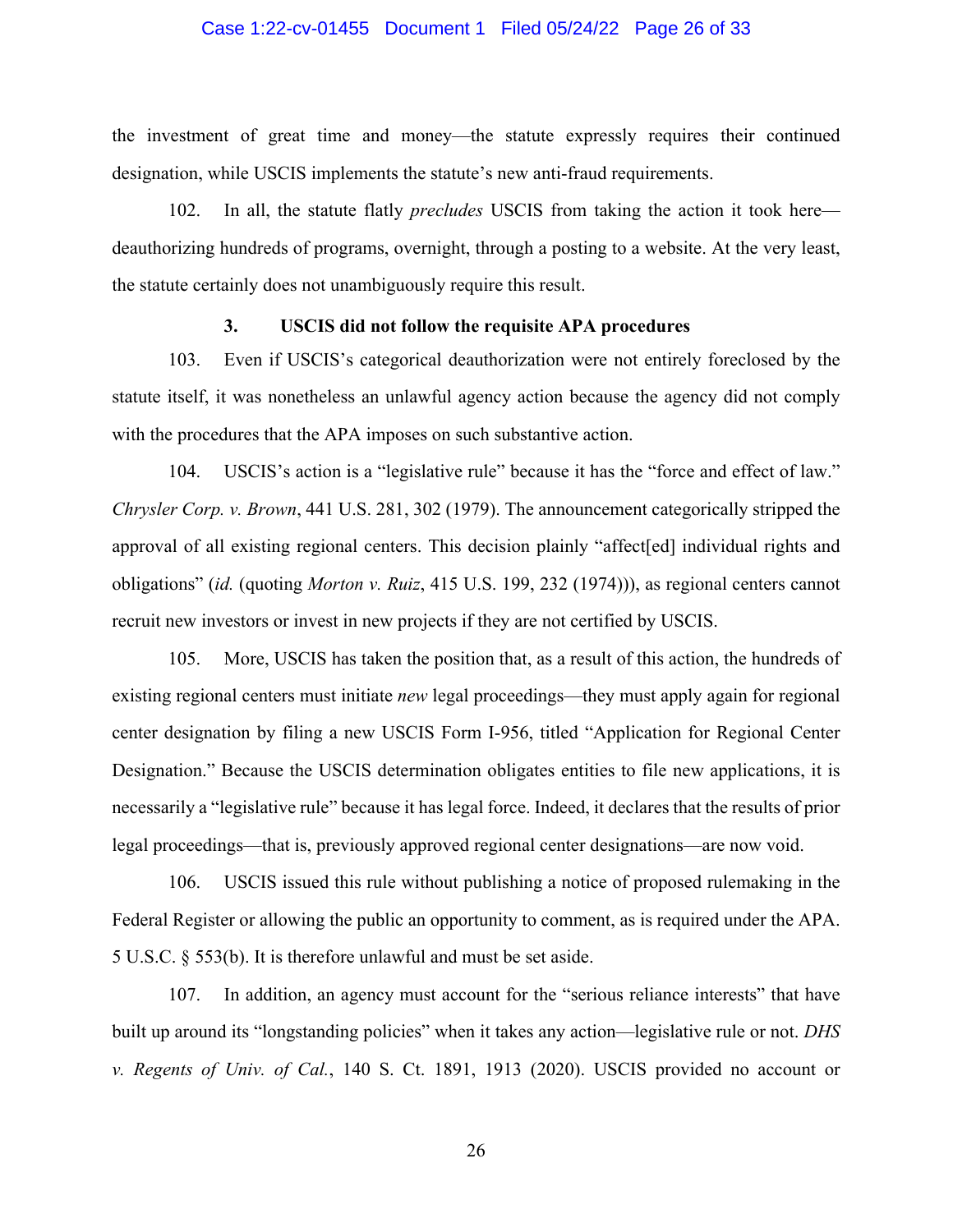#### Case 1:22-cv-01455 Document 1 Filed 05/24/22 Page 27 of 33

consideration of the serious reliance interests of either regional centers or individual investors under the government's longstanding Regional Center Program.

108. Here, there are enormous investment-backed reliance interests at stake in the existing regional center designations: Those entities have invested millions of dollars and thousands of hours into achieving these hard-earned designations over periods spanning years. Indeed, the more than 600 designations at the time of the USCIS action are the product of decades worth of time and monetary investment in reliance on continuing regional center designation. On the basis of these longstanding policies, investors have committed billions of dollars to fund projects across America, creating hundreds of thousands of jobs. In these circumstances, the "serious reliance interests" are far too great to simply disregard when an agency fashions the rules that will prospectively govern.

109. Moreover, for an agency action to surpass the arbitrary and capricious standard, the agency must consider the costs, as well as the benefits, of that action. As then-Judge Kavanaugh explained, "reasoned decisionmaking requires assessing whether a proposed action would do more good than harm." *Mingo Logan Coal Co. v. EPA*, 829 F.3d 710, 732 (D.C. Cir. 2016) (Kavanaugh, J., dissenting) (collecting authorities). USCIS, however, did not engage in any reasoned analysis at all. It has never calculated how long it will take hundreds of new regional centers to apply anew for designation, how long it will take for USCIS to adjudicate these new applications, and how much this will all cost. Nor has USCIS so much as contemplated the enormous effect its action would have on this significant visa program, which Congress expressly intended to continue, as a valuable component to the national welfare.

110. USCIS did not follow any of these procedural requirements. It merely posted its decision, without explanation, on its website.

111. Had USCIS properly complied with the APA's procedural requirements, it likely would not have taken an action contrary to law and would have instead chosen a less arbitrary and wasteful approach in applying the Integrity Act. Instead, USCIS's unilateral action needlessly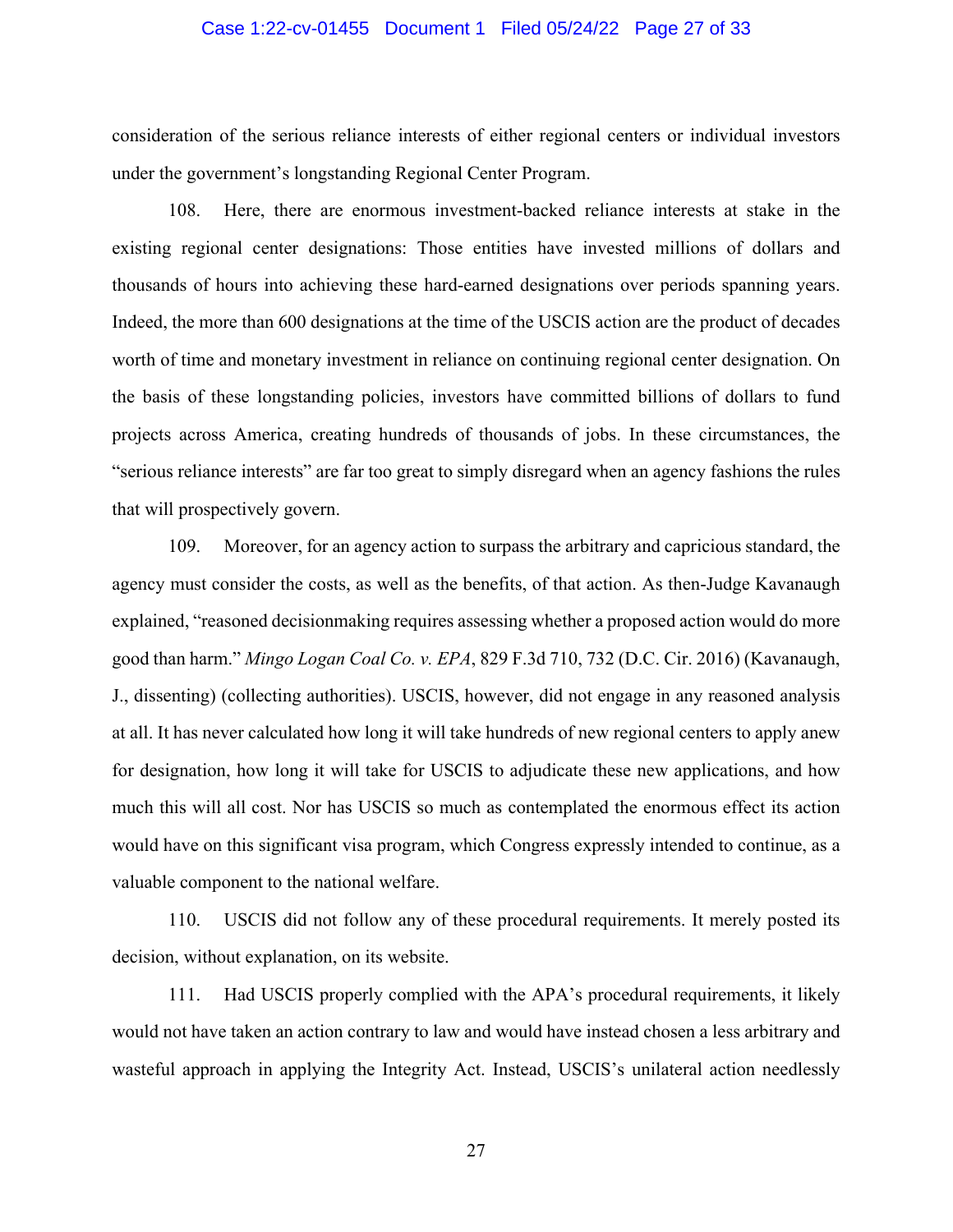#### Case 1:22-cv-01455 Document 1 Filed 05/24/22 Page 28 of 33

wastes administrative resources, duplicates efforts, and jeopardizes American jobs—all while exceeding the agency's statutory authorization.

112. And, at bottom, the agency reached an ultimately arbitrary and capricious conclusion: It implemented a statute designed to reauthorize, indeed *save* the EB-5 program (which, when Congress acted, had already lapsed), as a stealth effort to in fact destroy the program wholesale. That is not a reasonable conclusion to draw from Congress's careful action, designed to ensure that the EB-5 program continues to create hundreds of thousands of jobs in the years ahead.

#### **CLAIMS FOR RELIEF**

## **Count I Administrative Procedure Act: Agency action in excess of statutory authority**

113. Plaintiffs incorporate and re-allege the foregoing paragraphs as though fully set forth herein.

114. The APA authorizes courts to set aside agency action that is "not in accordance with law" or "in excess of statutory ... authority." 5 U.S.C. § 706(2).

115. "[I]t is 'axiomatic' that 'administrative agencies may act only pursuant to authority delegated to them by Congress.' … If 'Congress has spoken directly to the precise question at issue' and 'the intent of Congress is clear, that is the end of the matter; for the court, as well as the agency, must give effect to the unambiguously expressed intent of Congress.'" *Air All. Houston v. EPA*, 906 F.3d 1049, 1060 (D.C. Cir. 2018) (quoting *Clean Air Council*, 862 F.3d at 9; *Chevron, U.S.A., Inc. v. NRDC*, 467 U.S. 837, 842-843 (1984)). Thus, agency action that contravenes the statute must be set aside.

116. The statutory text is plain that in reauthorizing the Regional Center Program in the Integrity Act, Congress did not *per se* deauthorize approved regional centers. To the contrary, the Act reflects an unambiguous intent that approved regional centers sustain their operations so that USCIS could smoothly implement the Integrity Act and reinvigorate the Program immediately.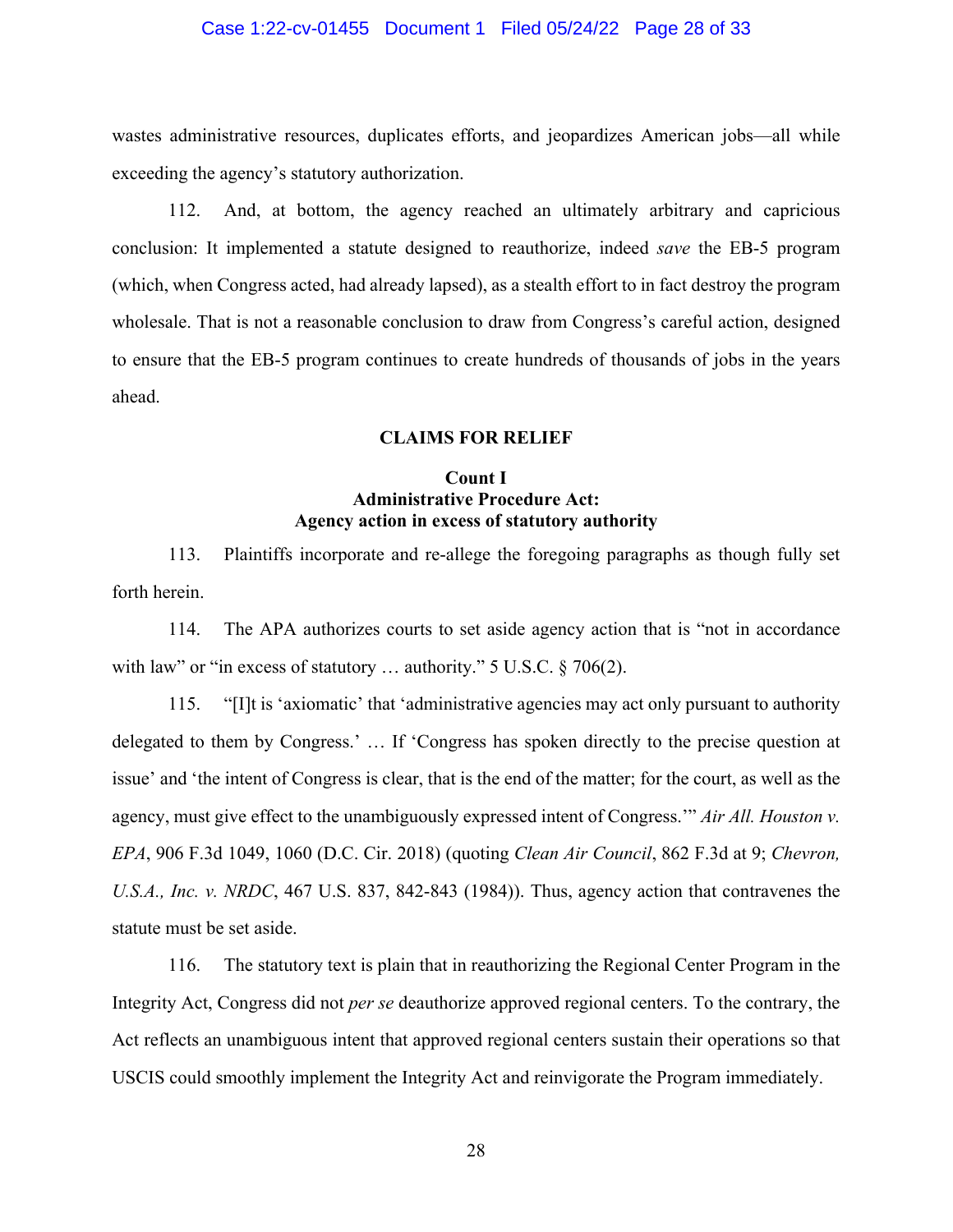#### Case 1:22-cv-01455 Document 1 Filed 05/24/22 Page 29 of 33

117. Because USCIS acted contrary to the statutory text, its action was in excess of statutory authority.

## **Count II Administrative Procedure Act: Arbitrary and capricious agency action**

118. Plaintiffs incorporate and re-allege the foregoing paragraphs as though fully set forth herein.

119. The APA authorizes courts to set aside agency action that is arbitrary and capricious. 5 U.S.C. § 706(2).

120. USCIS's action has the practical effect of eviscerating the Regional Center Program. That was *not* Congress's intent. Congress meant to reinvigorate the Program.

121. Moreover, the agency's action has the effect of undermining one of the central features of the Integrity Act: to strengthen reporting, oversight, and the ability to individually sanction regional centers for failure to comply with the Act's enhanced anti-fraud measures. Congress could not have possibly intended to take all existing controls off billions of dollars of existing Regional Center Program investments by terminating the designation (and thus the reporting obligations) of the only entities responsible for oversight of that investment.

122. USCIS's action thus implements the statute in a way that destroys the very purpose of the law. That is necessarily arbitrary and capricious. This alone renders USCIS's action illegal.

123. In taking this destructive action, USCIS did not consider the administrative burden it created, or the practical consequences of such burden. By needlessly creating a backlog of over 600 regional center applications, USCIS indefinitely stalled the Regional Center Program, halting billions of dollars in economic development and jeopardizing hundreds of thousands of American jobs. The agency therefore failed to consider an "important aspect of the problem." *Motor Vehicle Manufacturers Ass'n of U.S. v. State Farm Mut. Auto. Ins. Co.*, 463 U.S. 29, 43 (1983).

124. USCIS's action will cause the first few regional centers they approve (necessarily an arbitrary selection given the hundreds applying at once) to receive a windfall of new investors,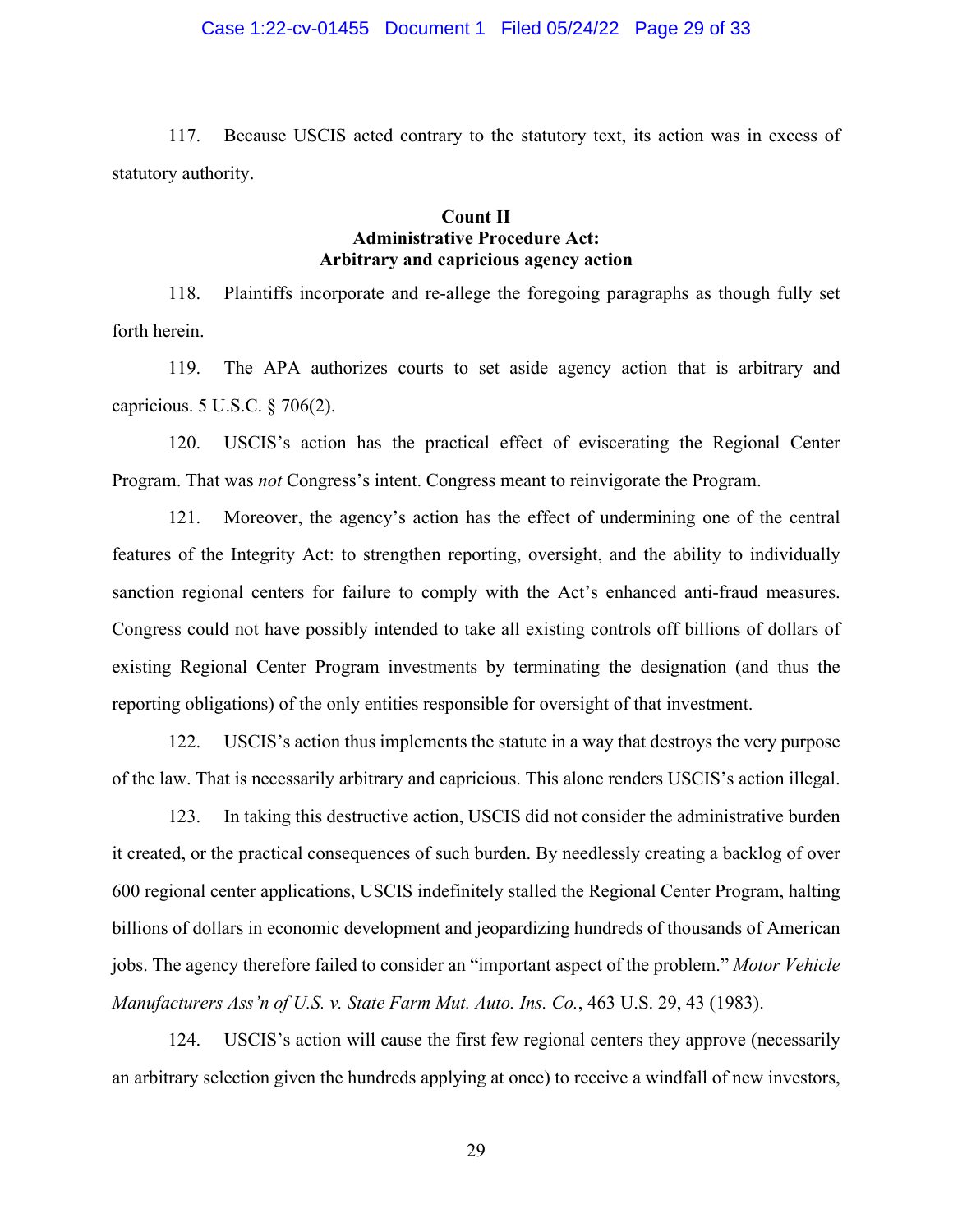#### Case 1:22-cv-01455 Document 1 Filed 05/24/22 Page 30 of 33

as they will be the only regional centers capable of providing a pathway for investors to obtain a visa. Meanwhile, longstanding regional centers with a proven track record of ably navigating federal law and generating returns on investment will be left waiting for approval, hoping to receive authorization before the program expires again. This arbitrary result is unjustifiable and was never contemplated in the statutory scheme.

125. There are numerous more efficient alternatives USCIS had at its disposal to implement the Integrity Act without categorically decertifying every existing regional center. Approved regional centers have already invested millions of dollars to secure designation from USCIS, and in fact, each year they have been required to submit Forms I-924A with updated information to maintain continued approval. USCIS could have quite simply required existing regional centers to supplement their disclosures with the new information required under the Integrity Act. Or USCIS could have required regional centers to submit amendments to their existing Form I-924s. Instead, the agency is needlessly wasting both the government's and regional centers' resources by having regional centers start over from scratch.

126. By taking a wasteful approach without considering the important destructive consequences of its action on the Regional Center Program—and the resulting economic costs the agency acted arbitrarily and capriciously. *See Michigan v. EPA*, 576 U.S. 743, 753 (2015).

127. An agency must also account for a party's "serious reliance interests" on its "longstanding policies" when it issues a rule. *DHS v. Regents of Univ. of Cal.*, 140 S. Ct. 1891, 1913 (2020). "It would be arbitrary and capricious to ignore such matters." *Id.*

128. USCIS categorically decertified approved regional centers without providing any analysis or account of the serious reliance interests by both regional centers and investors under the government's three-decade-old Regional Center Program.

129. For a rule to surpass the arbitrary and capricious standard, the agency must also engage in a reasoned cost-benefit analysis and at least consider each "important aspect of the problem" (*State Farm Mut. Auto. Ins. Co.*, 463 U.S. at 43). USCIS, however, did not engage in any reasoned analysis at all. It merely posted its decision on its website.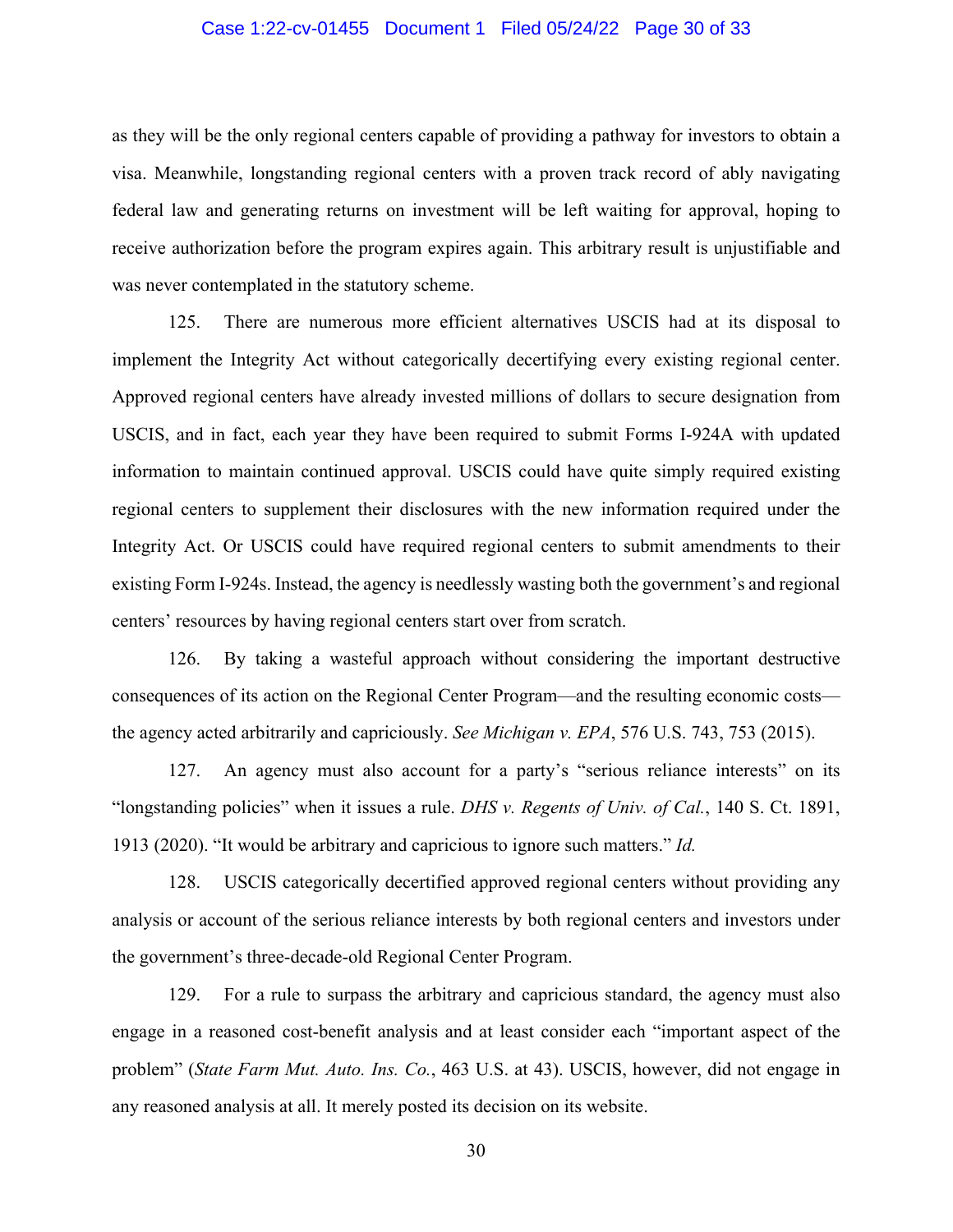## **Count III Administrative Procedure Act: Failure to comply with the APA's rulemaking procedures**

130. Plaintiffs incorporate and re-allege the foregoing paragraphs as though fully set forth herein.

131. USCIS's action is a "legislative rule" subject to the APA's procedural requirements because it has the "force and effect of law." *Chrysler Corp. v. Brown*, 441 U.S. 281, 302 (1979). USCIS's announcement "affect[ed] individual rights and obligations." *Id.* (quoting *Morton v. Ruiz*, 415 U.S. 199, 232 (1974)). The agency categorically determined that all existing regional centers lost their designation, meaning they could no longer recruit new investors or certify for existing investors the requisite job creation for a visa. The announcement effectively halted, indefinitely and without any warning, their ability to function as a business.

132. Moreover, it obligates any regional center that wishes to continue to do business to file a wholly new legal proceeding, by applying for designation anew via a USCIS Form I-956. Thus, USCIS's action voids existing legal certifications and directs that, if any entity wishes to be treated as a regional center prospectively, it must file a new application with the agency.

133. The APA requires an agency to provide public notice of proposed legislative rules and an opportunity for comment, unless the agency "for good cause" finds that notice and comment "are impracticable, unnecessary, or contrary to the public interest." 5 U.S.C. § 553(b).

134. Notice and comment rulemaking is therefore required for legislative rules in all but the most exceptional circumstances. *See New Jersey v. EPA*, 626 F.2d 1038, 1045 (D.C. Cir. 1980). This procedure "ensure[s] the agency has all pertinent information before it when making a decision." *Mendoza v. Perez*, 754 F.3d 1002, 1023 (D.C. Cir. 2014) (citation omitted).

135. USCIS did not publish a notice of proposed rulemaking in the Federal Register prior to its *per se* deauthorization of all regional centers. Nor did it give the public an opportunity to comment on its action.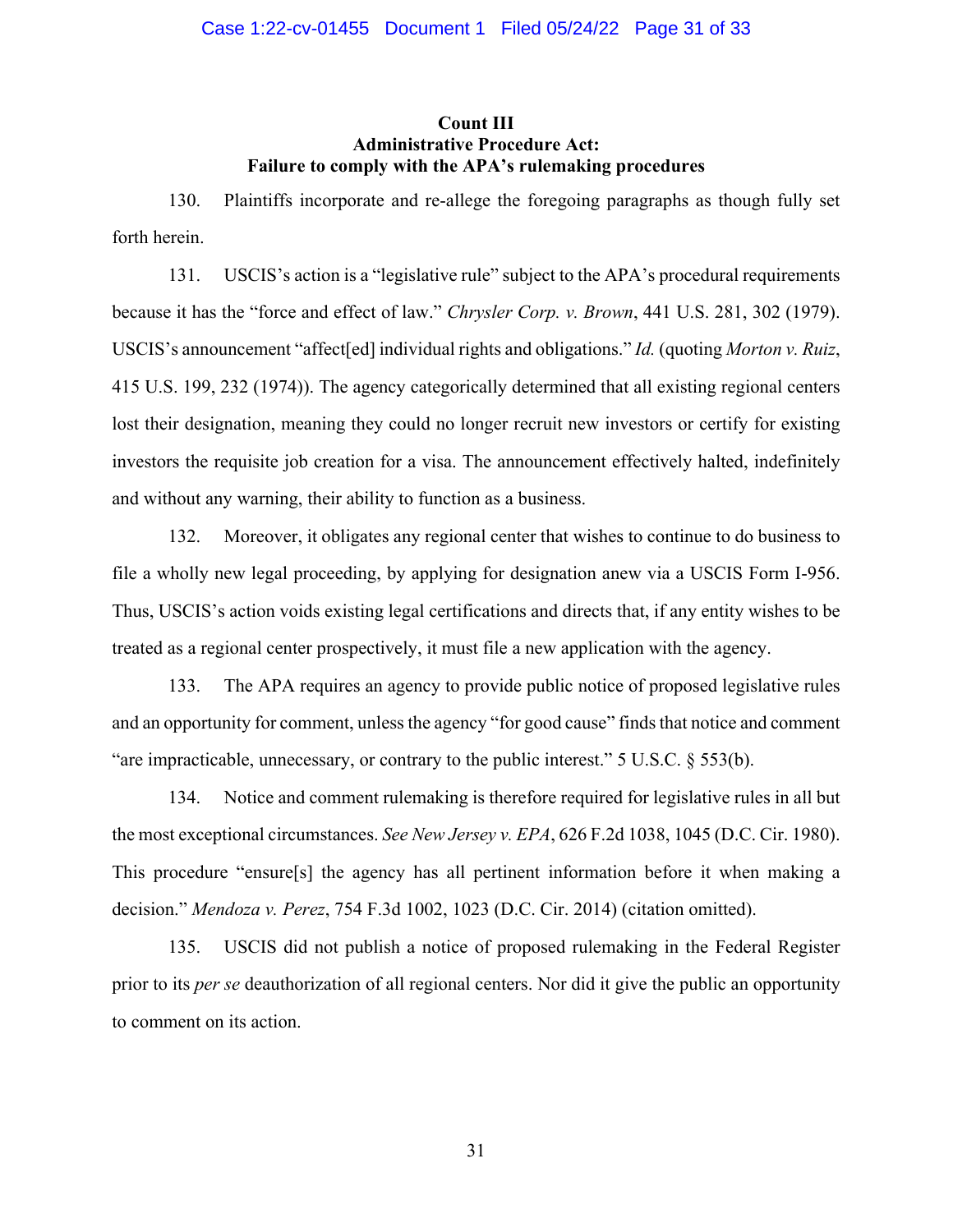#### Case 1:22-cv-01455 Document 1 Filed 05/24/22 Page 32 of 33

136. There was no good cause for bypassing notice and comment. Delay here would have merely maintained the status quo and allowed USCIS time to thoughtfully implement the Integrity Act.

137. Had USCIS properly complied with the APA's procedural requirements, it likely would not have taken such a wasteful action contrary to law.

138. Therefore, USCIS's action was issued "without observance of procedure required by law" and must be "set aside." 5 U.S.C. § 706(2).

## **PRAYER FOR RELIEF**

WHEREFORE, Plaintiffs respectfully request that the Court enter judgment in its favor and that the Court:

- (a.) Set aside USCIS's categorical deauthorization of preexisting approved regional centers and enjoin Defendants from *per se* deauthorizing regional centers approved prior to passage of the Integrity Act;
- (b.) Declare that the Integrity Act does not permit USCIS to categorically deauthorize preexisting approved regional centers and that USCIS's determination was arbitrary and capricious;
- (c.) Award Plaintiffs attorney's fees and costs; and
- (d.) Award Plaintiffs such other and further relief as the Court may deem just and proper.